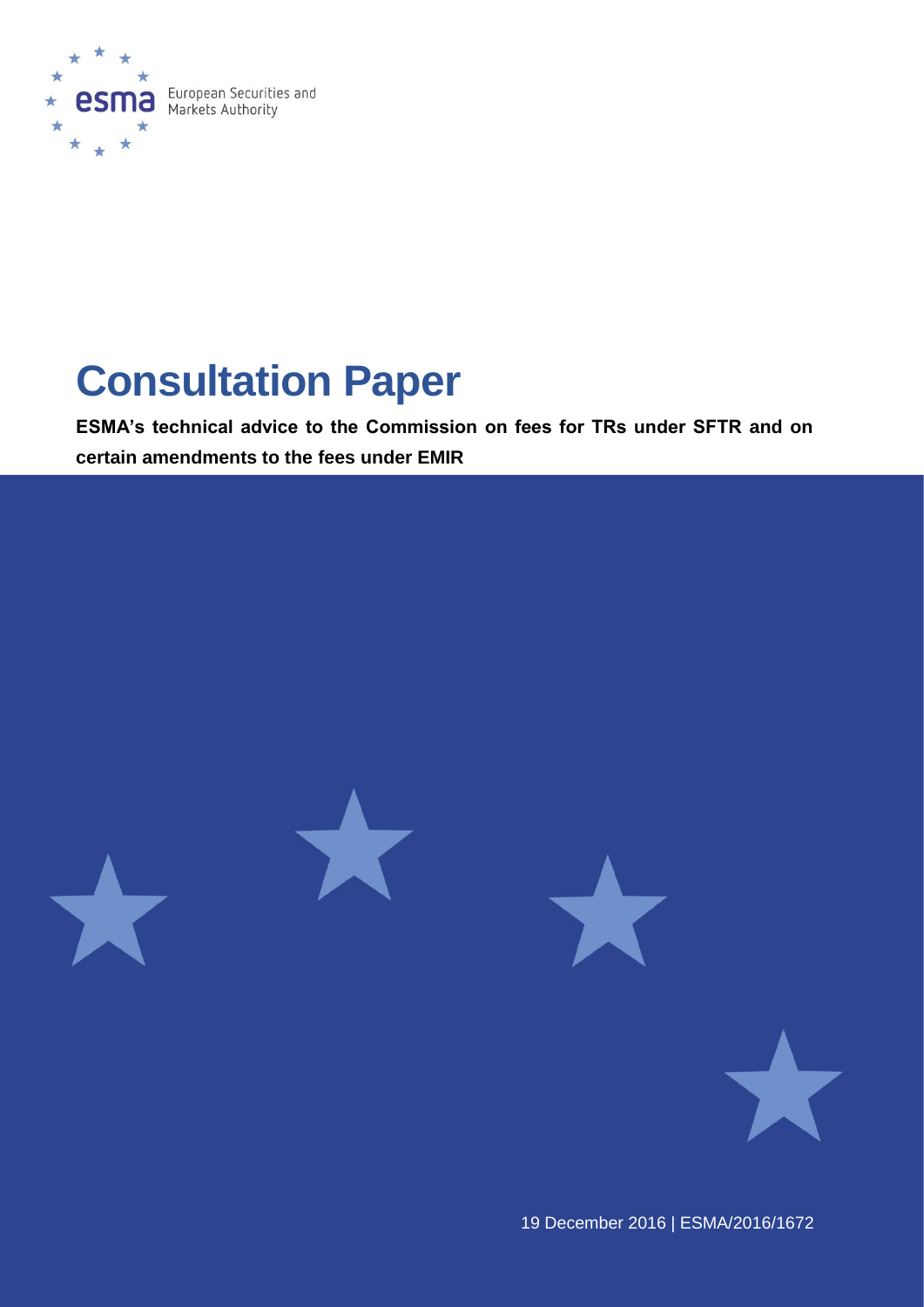

### **Responding to this paper**

ESMA invites comments on all matters in this paper and in particular on the specific questions summarised in Annex 1. Comments are most helpful if they:

- 1. respond to the question stated;
- 2. indicate the specific question to which the comment relates;
- 3. contain a clear rationale; and
- 4. describe any alternatives ESMA should consider.

ESMA will consider all comments received by **31 January 2017**

All contributions should be submitted online at [www.esma.europa.eu](http://www.esma.europa.eu/) under the heading 'Your input - Consultations'.

#### **Publication of responses**

All contributions received will be published following the close of the consultation, unless you request otherwise. Please clearly and prominently indicate in your submission any part you do not wish to be publically disclosed. A standard confidentiality statement in an email message will not be treated as a request for non-disclosure. A confidential response may be requested from us in accordance with ESMA's rules on access to documents. We may consult you if we receive such a request. Any decision we make not to disclose the response is reviewable by ESMA's Board of Appeal and the European Ombudsman.

#### **Data protection**

Information on data protection can be found at [www.esma.europa.eu](http://www.esma.europa.eu/) under the heading Legal [Notice.](http://www.esma.europa.eu/legal-notice)

#### **Who should read this paper**

This consultation paper may be specifically of interest to trade repositories which plan to apply for registration, extension of registration or recognition under SFTR and EMIR, the already registered trade repositories under EMIR, as well as of interest to trade associations, reporting entities and market infrastructures.

ESMA • CS 60747 – 103 rue de Grenelle • 75345 Paris Cedex 07 • France • Tel. +33 (0) 1 58 36 43 21 • www.esma.europa.eu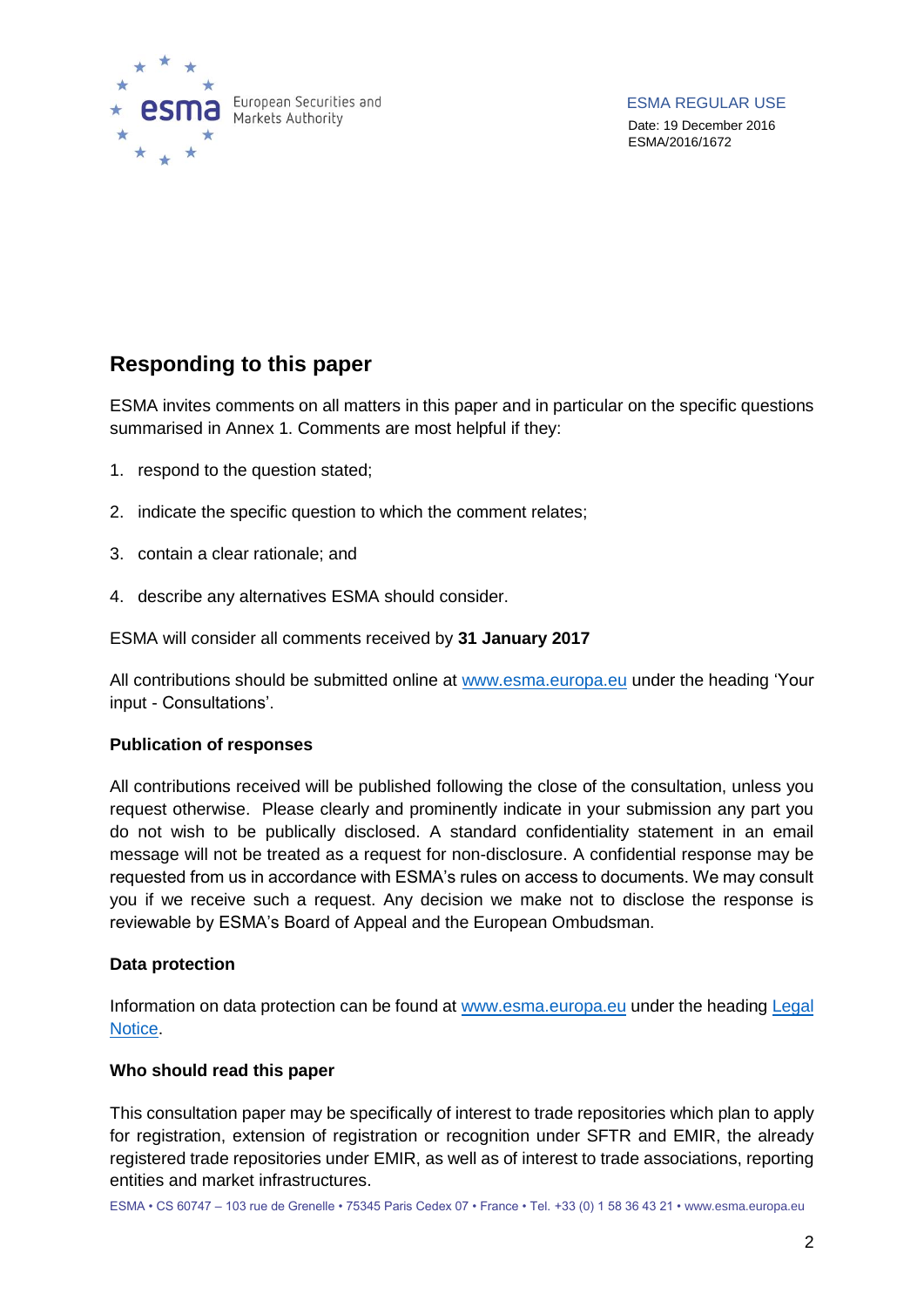

# **Table of Contents**

| 1              |     |       |  |                                                                                  |  |  |  |
|----------------|-----|-------|--|----------------------------------------------------------------------------------|--|--|--|
| 2              |     |       |  |                                                                                  |  |  |  |
| 3              |     |       |  |                                                                                  |  |  |  |
|                | 3.1 |       |  |                                                                                  |  |  |  |
|                |     | 3.1.1 |  |                                                                                  |  |  |  |
|                |     | 3.1.2 |  |                                                                                  |  |  |  |
|                | 3.2 |       |  |                                                                                  |  |  |  |
|                | 3.3 |       |  |                                                                                  |  |  |  |
| 4              |     |       |  |                                                                                  |  |  |  |
| 5              |     |       |  |                                                                                  |  |  |  |
| 6              |     |       |  |                                                                                  |  |  |  |
|                | 6.1 |       |  | Fees for registration and extension of registration under SFTR11                 |  |  |  |
|                |     | 6.1.1 |  |                                                                                  |  |  |  |
|                |     | 6.1.2 |  |                                                                                  |  |  |  |
|                |     | 6.1.3 |  |                                                                                  |  |  |  |
|                | 6.2 |       |  |                                                                                  |  |  |  |
| $\overline{7}$ |     |       |  |                                                                                  |  |  |  |
|                | 7.1 |       |  | Determination of total annual supervisory fees for EMIR and SFTR 15              |  |  |  |
|                | 7.2 |       |  |                                                                                  |  |  |  |
|                | 7.3 |       |  | Proposed way forward for calculation of supervisory fees under EMIR and SFTR .17 |  |  |  |
|                | 7.4 |       |  |                                                                                  |  |  |  |
|                | 7.5 |       |  |                                                                                  |  |  |  |
|                |     | 7.5.1 |  |                                                                                  |  |  |  |
|                |     | 7.5.2 |  |                                                                                  |  |  |  |
| 8              |     |       |  |                                                                                  |  |  |  |
| 9              |     |       |  |                                                                                  |  |  |  |
|                | 9.1 |       |  |                                                                                  |  |  |  |
|                | 9.2 |       |  |                                                                                  |  |  |  |
|                | 9.3 |       |  |                                                                                  |  |  |  |
|                | 9.4 |       |  |                                                                                  |  |  |  |
| 10             |     |       |  |                                                                                  |  |  |  |
| 11             |     |       |  |                                                                                  |  |  |  |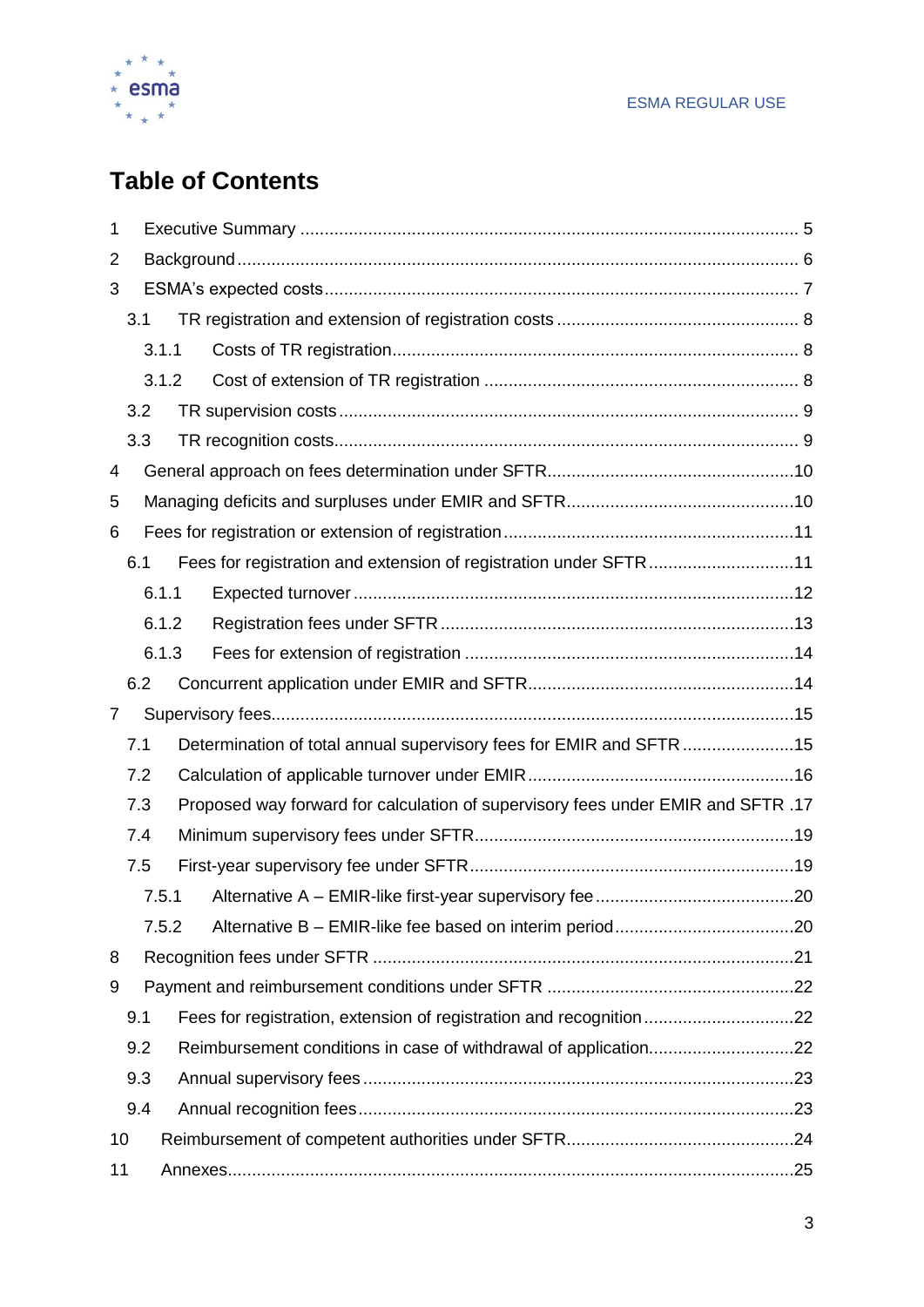

#### ESMA REGULAR USE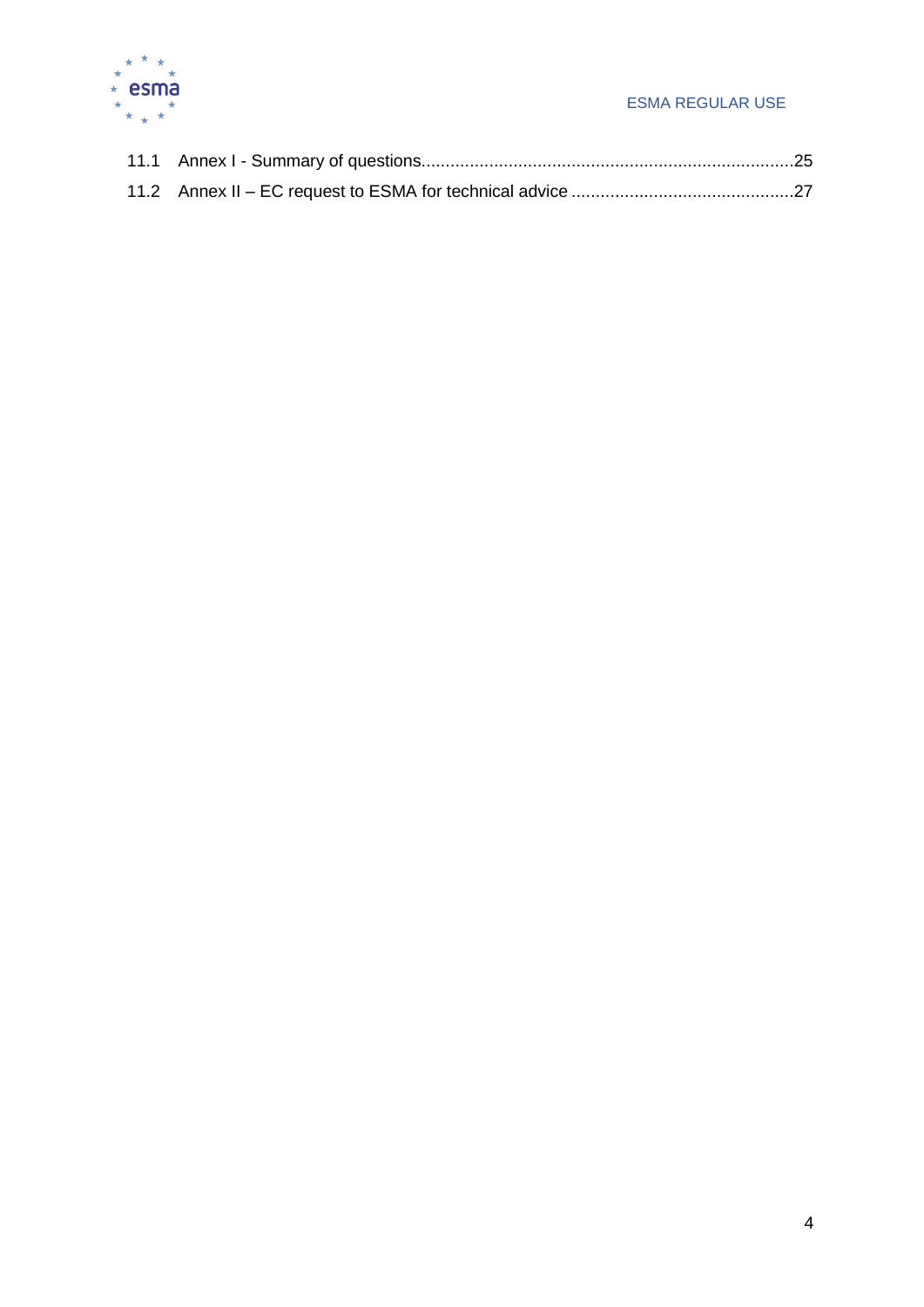

# <span id="page-4-0"></span>**1 Executive Summary**

#### **Reasons for publication**

On 15 January 2016 the European Securities and Markets Authority (ESMA) received a formal request from the European Commission (Commission) to provide technical advice to assist the Commission in formulating a Regulation on fees for Trade Repositories (TRs) under SFTR by a delegated act.

#### **Contents**

The present report contains nine sections. Section 1 refers to the Executive Summary of the report. Section 2 explains the background to our proposals. Section 3 outlines the ESMA's expected costs. Section 4 establishes the general approach for the determination of fees under EMIR and SFTR. Section 5 explains how ESMA will manage surpluses and deficits under EMIR and SFTR. Section 6 points out the rationale and computation of TRs fees for registration and extension of registration under SFTR. Sections 7 and 8 present the supervision fees under EMIR and SFTR and recognition fees under SFTR. Section 9 refers to the conditions of payment and reimbursement and, finally, Section 10 addresses the instances where delegation to NCAs takes place. Annex I contains the summary of the questions posed by ESMA and Annex II includes the Commission's mandate to ESMA.

The amendments to fees under EMIR that are consulted in this document are required in order to ensure level –playing field with the ESMA's fees to TRs under SFTR.

#### **Next Steps**

ESMA will consider the feedback it receives to this consultation in Q1 2017 and expects to publish and submit a final report of the technical advice to the European Commission for endorsement by end of Q1/beginning of Q2 of 2017.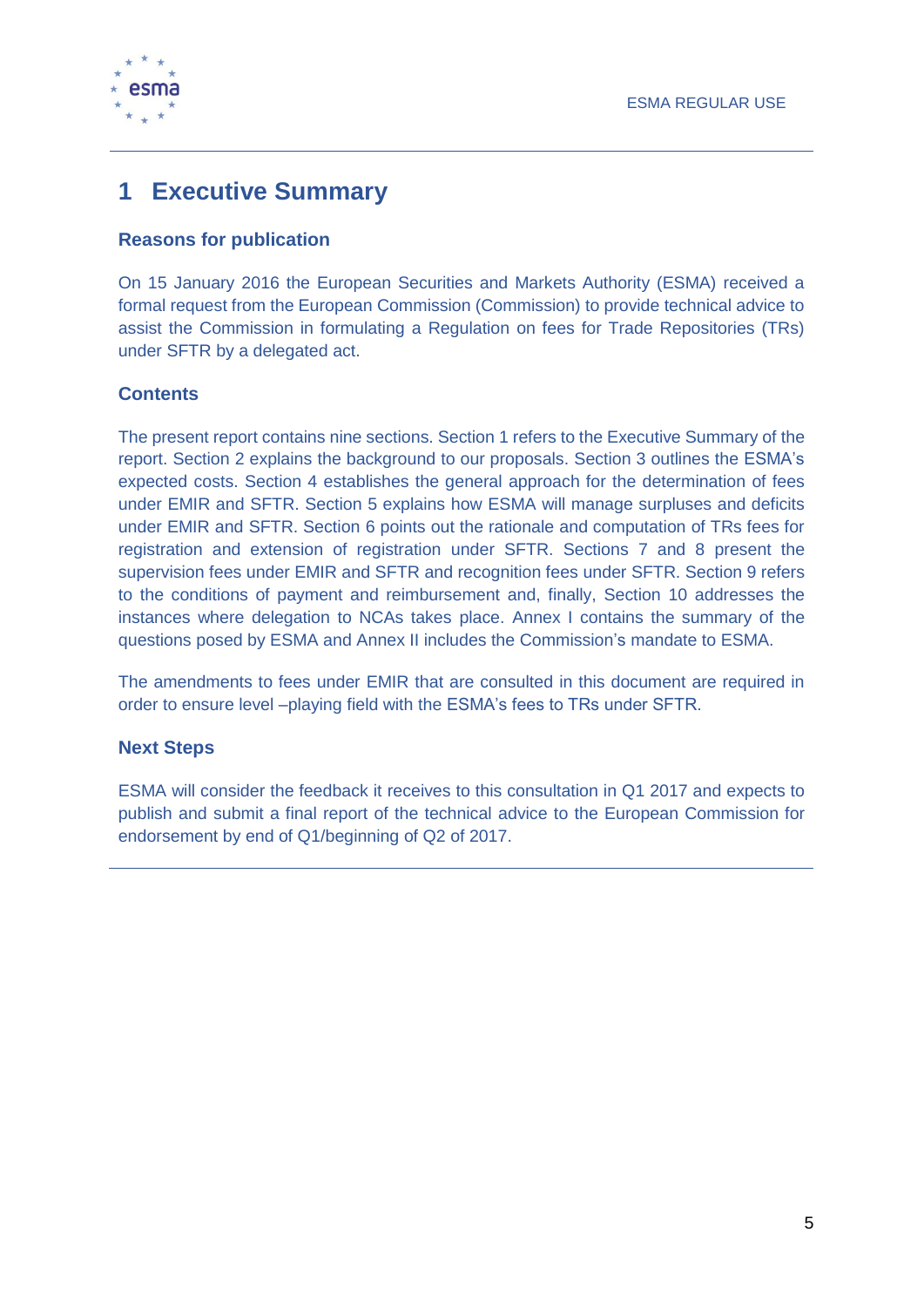

# <span id="page-5-0"></span>**2 Background**

- 1. The objective of the Regulation on transparency of securities financing transactions and of reuse (SFTR, hereinafter) is to enhance the transparency of securities financing markets and thus of the financial system. The SFTR creates a Union framework under which details of securities financing transactions (SFTs) can be efficiently reported to trade repositories (TRs). The SFTR legal framework should, to the extent possible, be the same as that of Regulation No 648/2012 of 4 July 2012 on OTC derivatives, central counterparties and trade repositories (EMIR, hereinafter) in respect of the reporting of derivative contracts to trade repositories registered for that purpose. This should also enable trade repositories registered or recognised in accordance with EMIR to fulfil the repository function assigned by SFTR, if they comply with certain additional criteria, subject to completion of a simplified registration process.
- 2. SFTR, like EMIR, grants ESMA direct registration and supervisory powers over trade repositories. In accordance with Article 11(1) of SFTR, ESMA shall charge fees to trade repositories and those fees shall fully cover ESMA's necessary expenditure relating to the registration, recognition and supervision of trade repositories.
- 3. On 15 January 2016 the European Securities and Markets Authority (ESMA) received a formal request from the European Commission (Commission) to provide technical advice to assist the Commission in formulating an EU Regulation on fees for Trade Repositories (TRs) under SFTR by delegated act. The advice is to be delivered to the Commission by 12 January 2017.
- 4. This mandate focuses on the technical aspects of the regulation on fees. In providing its advice, the European Commission requested ESMA to build upon its previous experience in advising on supervisory fees for TRs registered under EMIR and on the experience of relevant national authorities in setting supervisory fees for financial institutions.
- <span id="page-5-1"></span>5. As required under the second paragraph of Article 11 of SFTR, ESMA shall charge the trade repositories fees which are proportionate to the turnover of the trade repository concerned and fully cover ESMA's necessary expenditure relating to the registration, recognition and supervision of trade repositories as well as the reimbursement of any costs that the competent authorities may incur as a result of any delegation of tasks pursuant to Article 9(1) of SFTR. Therefore, to ensure an efficient use of ESMA's budget and, at the same time, alleviate the financial burden for Member States and the Union, it is necessary to ensure that trade repositories pay for all the administrative costs related to their registration, extension of registration, supervision or recognition.
- 6. It is worth noting that ESMA, to the extent possible, is basing its proposals with regards to ESMA's fees for TRs under SFTR on the Commission Delegated Regulation 1003/2013 (ESMA's fees under EMIR, hereinafter). Where, in the process of elaboration of the technical advice under SFTR, there are instances of departing from the ESMA's fees under EMIR, those are duly justified. There are also certain instances where ESMA, following the experience gained in supervising TRs, is proposing amendments to the current ESMA's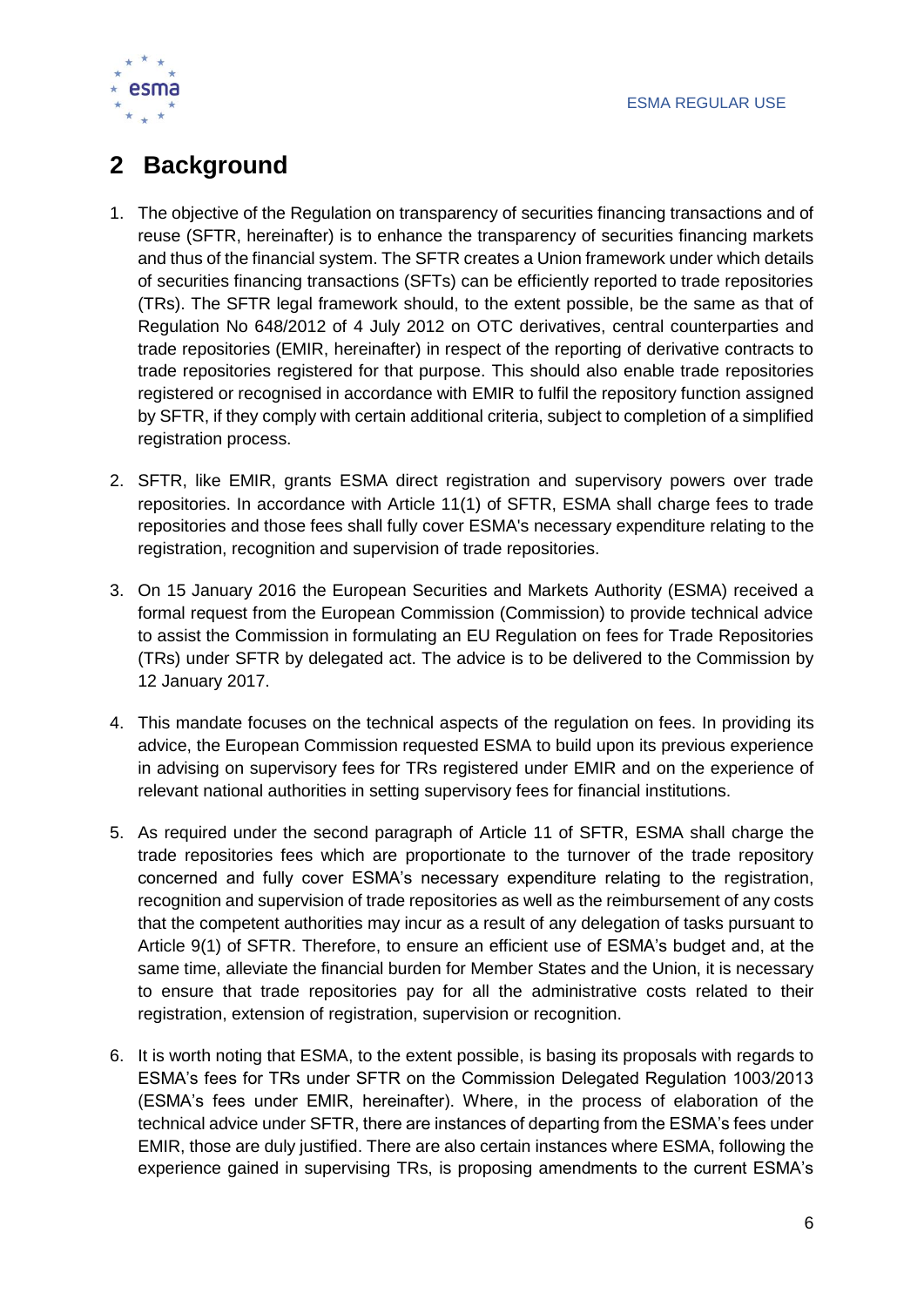

fees under EMIR and is consequently establishing level-playing field with the fees under SFTR.

- 7. ESMA intends to submit its final technical advice to the European Commission simultaneously with the final report and draft technical standards under SFTR i.e. by the end of Q1/beginning of Q2 of 2017.
- 8. Following the submission of ESMA's advice, the Commission will need to adopt a Regulation on fees in the form of a delegated act to specify further the types of fees, the matters for which fees are due, the amount of the fees and the manner in which they are to be paid.
- 9. The general approach as well as the relevant costs used to determine the fees under this proposal are based on the current EU landscape of reporting. Should this landscape be changed due to further developments related to the already registered TRs established in the United Kingdom, ESMA would assess the need to update its advices to the European Commission in order to ensure the compliance with the requirements established under Article 11 SFTR and Article 72 of EMIR. This might lead to amendments to the current ESMA fees under EMIR as well as to the delegated act adopted by the Commission under Article 11 of SFTR. At this stage the effects of the UK referendum to leave the Union are unknown, therefore the advice is based on the current landscape.

# <span id="page-6-0"></span>**3 ESMA's expected costs**

- 10. ESMA expects that the registration of TRs under SFTR will have a lot of in common with the registration of TRs under EMIR. As explained in the Consultation paper on TS under SFTR and on certain amendments to RTS under EMIR (SFTR CP)<sup>1</sup>, the majority of the conditions for registration under SFTR are the same as the amended ones for registration of TRs under EMIR.
- 11. Therefore, the most realistic way to estimate the potential new registration costs for TRs under SFTR is on the basis of the costs that ESMA has experienced so far in relation to the registration of TRs under EMIR. In this regard it is worth mentioning that those TRs that are already registered under EMIR can apply for extension of their registration under SFTR thorough a simplified process. As further explained, while the simplified process refers to the documentation to be provided, Articles 5(6) and 7(1) of SFTR foresee the same timespan for registration as the one or extension of registration. i.e. 20 working days for assessment of completeness of an application and 40 working days for assessment of compliance.
- 12. ESMA's budget is managed on the basis of an activity-based method: Financial and staff resources are allocated per activity, rather than per functional cost or per internal management hierarchy. This method is used both for budget planning i.e. calculation of

<sup>1</sup> [https://www.esma.europa.eu/press-news/consultations/consultation-draft-rts-and-its-under-sftr-and-amendments-related-emir](https://www.esma.europa.eu/press-news/consultations/consultation-draft-rts-and-its-under-sftr-and-amendments-related-emir-rts)[rts](https://www.esma.europa.eu/press-news/consultations/consultation-draft-rts-and-its-under-sftr-and-amendments-related-emir-rts)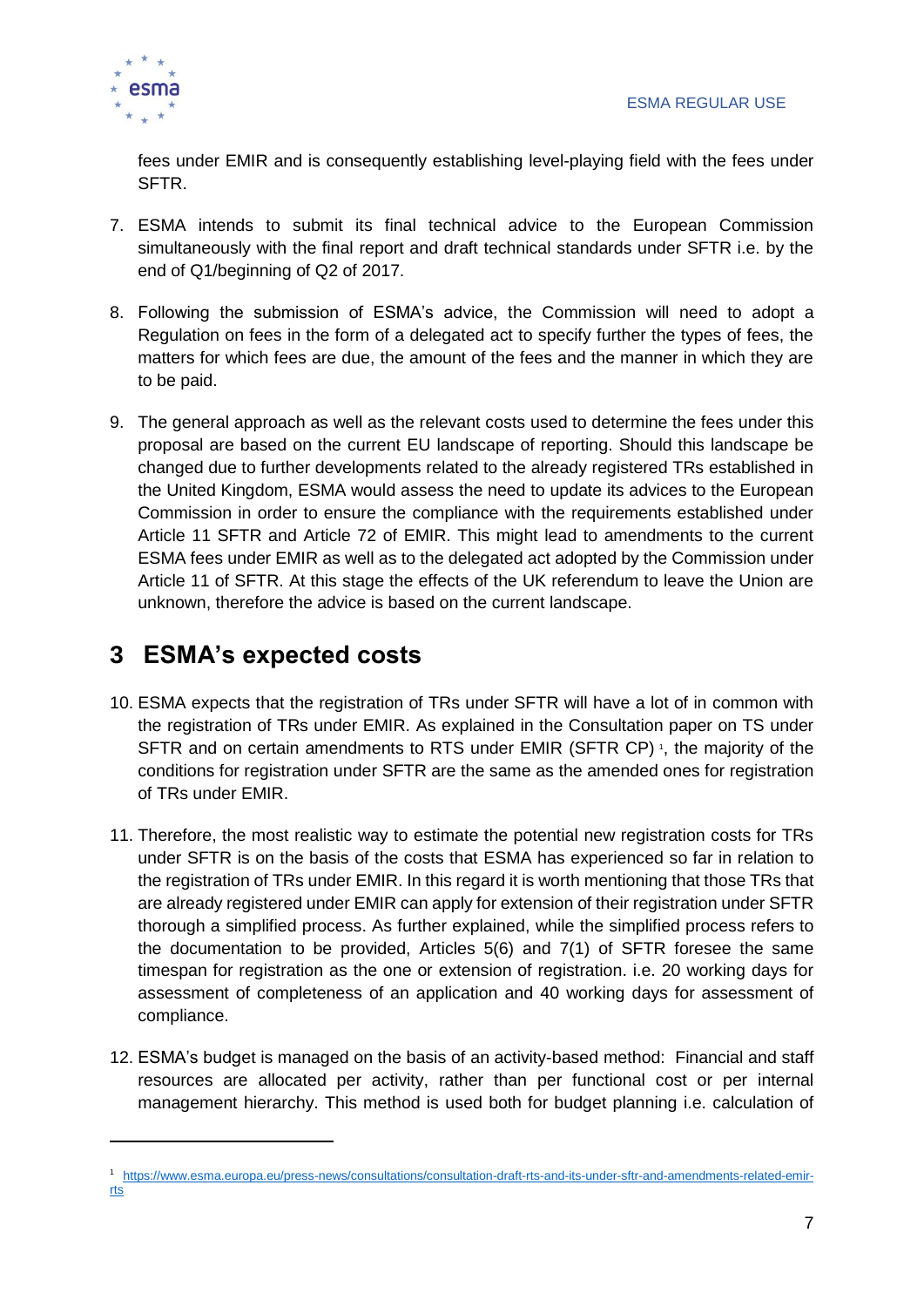

1

the estimated costs generated per activity (including the relevant overheads), and for budget costing i.e. calculation of ESMA's actual costs per activity. This method has been enhanced recently and has led to some changes in the way ESMA categorises its subactivities; these changes are reflected in ESMA's 2017 annual work programme<sup>2</sup>. According to the work program, the sub-activity budget for Trade Repositories in 2017 is 2.5 million EUR and sub-activity staff is 16 FTEs. The average cost of one FTE dedicated to TR Supervision is around 155,000 EUR per year, which includes the salary and all the relevant overheads.

### <span id="page-7-0"></span>**3.1 TR registration and extension of registration costs**

- <span id="page-7-1"></span>3.1.1 Costs of TR registration
- 13. In order to set out the most plausible scenario for estimation of the registration costs, ESMA considered the actual average registration costs of the TRs in 2013.
- 14. The first application for registration reached ESMA on 15 March 2013, the 5 subsequent applications followed shortly. The first four TRs were registered on 7 November 2013, the other two were registered on 5 December 2013. Considering the actual number of staff who worked on the TR applications and the working days that they spent to set-up the process, to receive and assess the completeness and compliance of the applications for registration, ESMA concluded that one TR application for registration requires around 0.65 FTE (full-time equivalent) to be processed. It is fairly straightforward to estimate that figure, given that 2013 was almost fully dedicated to registration of TRs and the actual supervision of TRs started only at the end of 2013.
- <span id="page-7-2"></span>3.1.2 Cost of extension of TR registration
- 15. There is no actual historical experience available to estimate the costs of an extension for registration. However, ESMA has built up its estimates on the following assumptions:
	- An extension for registration will be less time consuming than a new registration under SFTR;
	- SFTR introduces more detailed requirements, which would need to be taken on board by the registered TRs and could entail some additional explanatory work for ESMA until a common understanding has been reached.

<sup>&</sup>lt;sup>2</sup> https://www.esma.europa.eu/sites/default/files/library/esma-2016-1419\_-\_esma\_2017\_work\_programme.pdf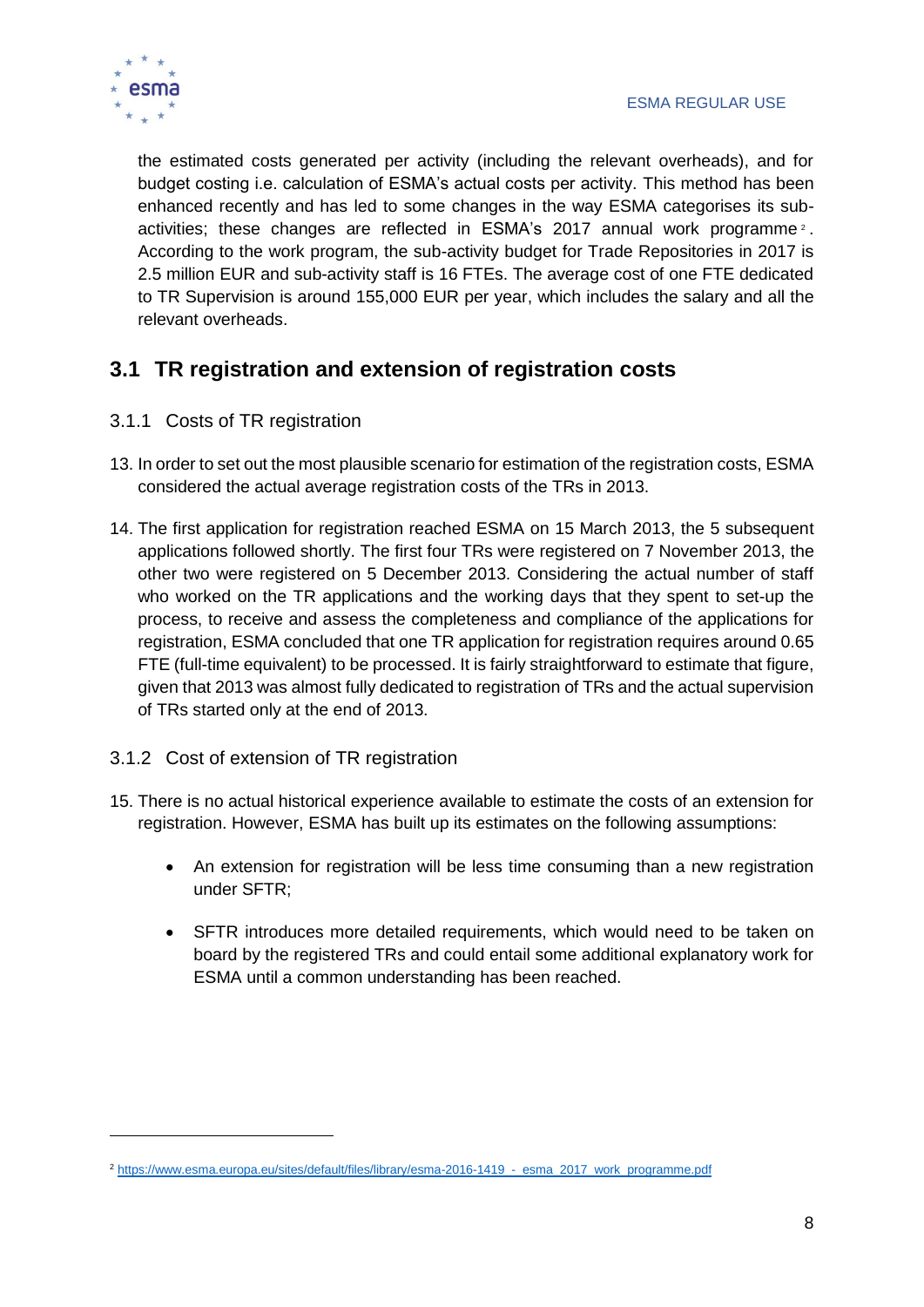

- An application for extension of registration would require the applicant to submit around 70% of the documentation that it would have submitted if applying for registration<sup>3</sup>.
- ESMA would benefit from knowing already the applicant and therefore will gain in terms of efficiency compared to the case where it has to process an application from a new entity. To estimate this efficiency, ESMA leverages on its experience with CRA re-application (either because of previous refusal or withdrawal), where the documentation was processed on average within a timespan 30% shorter than the original application.
- 16. In summary, based on the above assumptions with regards to the cost of extension of registration, ESMA expects that the estimated cost would be around half the cost of an assessment of an application for new registration, i.e. approximately 0.33 FTE.

### <span id="page-8-0"></span>**3.2 TR supervision costs**

- 17. In order to estimate the cost of one FTE working for TR supervision in the most updated and precise way, ESMA has taken into account the ESMA's 2017 work program which contains a detailed description of ESMA's budget per different activities.
- 18. As explained earlier, ESMA plans its budget according to an activity-based method, which allocates budgeted financial and staff resources per activity, rather than per functional cost or per internal management hierarchy.
- 19. ESMA will allocate to TR supervisory costs, the relevant expenditure budgeted for the supervision of the compliance with the SFTR requirements, however this cost would necessarily be separate from the one under EMIR so that entities providing repository services under only one of the two regimes can be accurately charged supervisory fees.

### <span id="page-8-1"></span>**3.3 TR recognition costs**

1

- 20. Until now ESMA has not processed any application for recognition of third country TRs therefore there is no historical information to rely on.
- 21. For the recognition of TRs, the following steps are envisaged for TRs under SFTR: 1) the Commission determines the equivalence of the relevant third country jurisdiction; 2) ESMA concludes a co-operation agreement with the relevant third country authority. Where TRs authorised in a third country are not subject to a legally binding and enforceable obligation under the law of that third country to give direct and immediate access to the data to the authorities referred to in Article 12(2) of SFTR, the Commission shall submit recommendations to the Council for the negotiation of international agreements with that

<sup>&</sup>lt;sup>3</sup> SFTR establishes a simplified registration process for entities which are already registered under EMIR. From that perspective most of the administrative documents, such as ownership, organisational charts, etc. might not need to be submitted, if no change takes place. However, information on the critical operational aspects related to the provision of repository functions under SFTR is required.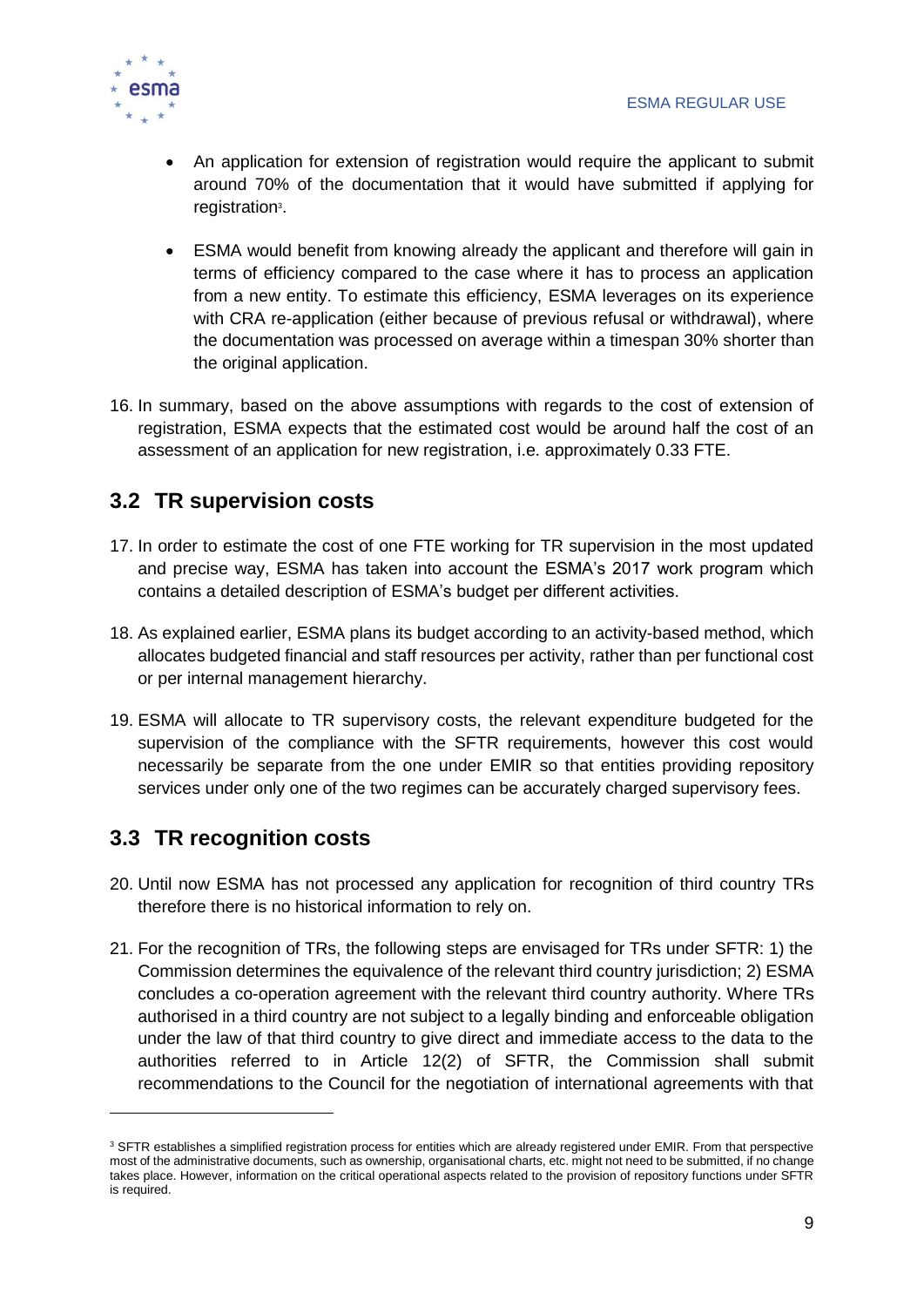

third country regarding mutual access to, and exchange of, information on SFTs held in trade repositories which are established in that third country, in order to ensure that all of the entities referred to in Article 12(2) of SFTR have direct and immediate access to all of the information needed for the exercise of their duties. Though slightly different from the recognition process envisaged under Articles 75 and 77 of EMIR, the recognition process under SFTR is expected to require similar level of supervisory effort, thus cost, from ESMA.

22. When defining the recognition fees for TRs under EMIR, ESMA indicated in paragraph 70 of the report on staffing and resources that ESMA expects around 0.1 FTE to process each application. Furthermore, in line with the practical experience in the case of the recognition of third-country CCP, ESMA expects that there will be a one-off cost (i) to assess the equivalence of a jurisdiction and (ii) to establish a cooperation arrangement with the relevant authority, of a total of 0.2 FTE per jurisdiction. The ongoing supervisory cost of recognised third-country TRs is considered below 0.1 FTE per TR.

# <span id="page-9-0"></span>**4 General approach on fees determination under SFTR**

- 23. One of the aspects on which ESMA is requested to provide advice to the European Commission is on the types of fees to be levied by ESMA. Based on the experience with ESMA's fees under EMIR, ESMA would favour the option of a mixed system, levying specific administrative actions fees for (i) the registration process, proportionate to the expected turnover of the TRs, (ii) the extension of registration, and an (iii) annual fee proportionate to the level of turnover of the TRs for on-going supervision, as well as (iv) fees for the initial recognition and (v) on-going supervision of third-country TRs. Furthermore, and in order to cover ESMA's fixed costs relating to supervision, a minimum annual supervisory fee is proposed.
- 24. The following chapters of this consultation paper describe how this mixed system will work in practice.

# <span id="page-9-1"></span>**5 Managing deficits and surpluses under EMIR and SFTR**

- 25. ESMA applies a universal budgeting approach, which means that income from fees is treated as general revenue. This is in line with the standard practice of other partially funded agencies, as recommended by DG Budget of the European Commission.
- 26. ESMA prepares annual budgets aiming at balancing the income through fees with the incurred expenditure, understanding that deficits or surpluses are to be balanced by the rest of ESMA's income sources.
- 27. In case of deficits (ESMA collecting less than incurred), ESMA does not recover the deficit from TRs. If the deficit is significant, ESMA should analyse the reasons why it happened, drawing up lessons for the next budgeting period. For surpluses (ESMA collecting more than incurred) the same reasoning should be followed hence no excess of fees should be paid back to TRs or CRAs. This mechanism is already in place at ESMA for Credit Rating Agencies (CRAs) and also for TRs under EMIR.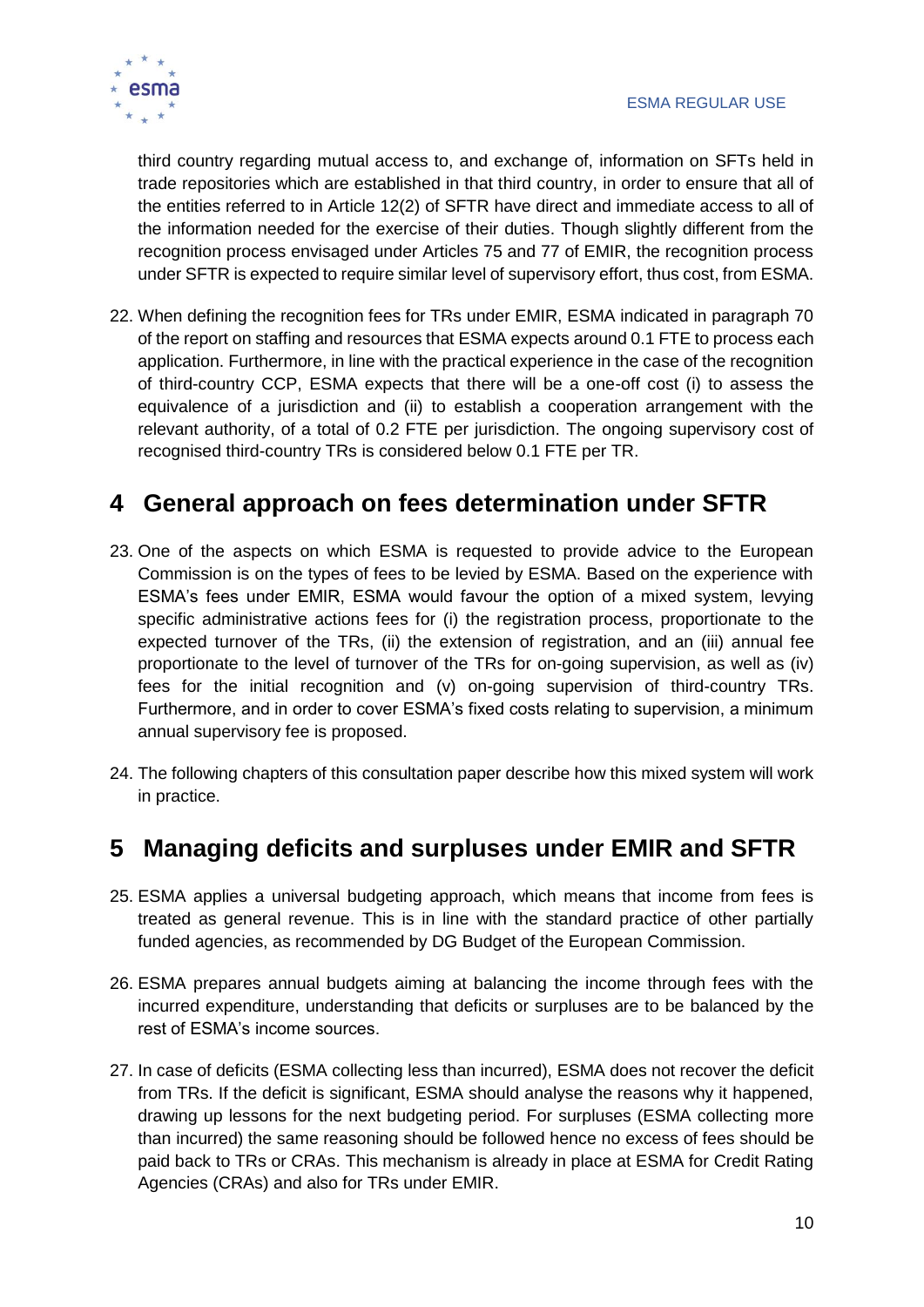

- 28. Through the existing mechanisms in place (EU budgetary procedure, annual reporting, single programming document), the ESMA Management Board and Board of Supervisors, of which the European Commission is a permanent Member, remain fully informed of the fees' collection and expenditure levels.
- 29. On a yearly basis, the correct implementation of ESMA's budget, in particular of the feefunded budget, versus the EU Financial Regulations is checked by the European Court of Auditors. The final audit report is communicated to the European Parliament and Council.
- 30. The pro-forma supervisory costs are presented together with the annual workplan in September and the approved budget is published on ESMA's website in January.
- 31. Stemming from the above considerations, the provisions in Articles 4 and 7 of the ESMA's fees under EMIR on adjustments of fees for the purpose of calculation of the relevant amounts of annual supervisory fees result contrary to the ESMA budgeting framework. For them to be aligned, ESMA would advise the EC to:
	- a. Delete Articles 4(2), 4(3), 7(2)(b) of the ESMA's fees under EMIR and to update the relevant references to those articles and ensure a consistent implementation of the above framework in the case of SFTR.
	- b. Update the timeline for the second instalment to be paid by TRs and the respective amounts of the two instalments in the case of the ESMA's fees under EMIR and establish them in consistent manner for SFTR as explained in greater detail in section [9.](#page-21-0)
- <span id="page-10-2"></span>**Q1. Do you agree with the proposed harmonisation of approaches to dealing with surpluses and deficits for the purposes of fees calculation under EMIR and SFTR? Please elaborate on the reasons for your response.**

### <span id="page-10-0"></span>**6 Fees for registration or extension of registration**

32. As mentioned in paragraph [5,](#page-5-1) ESMA's fees need to be proportionate to the turnover of the TRs and need to fully cover the administrative costs related to the registration, supervision and recognition of TRs.

### <span id="page-10-1"></span>**6.1 Fees for registration and extension of registration under SFTR**

- 33. The SFTR CP specifies that ESMA will incorporate all the provisions included in RTS 150/2013 into the draft RTS for registration and extension of registration under SFTR and that some of the existing provisions in RTS 150/2013 would be better specified when incorporated to the draft RTS on registration and extension of registration.
- 34. Hence, if the draft RTS is approved in the current format, the registration process will be very similar in terms of requirements to be checked by ESMA, to the registration process under EMIR.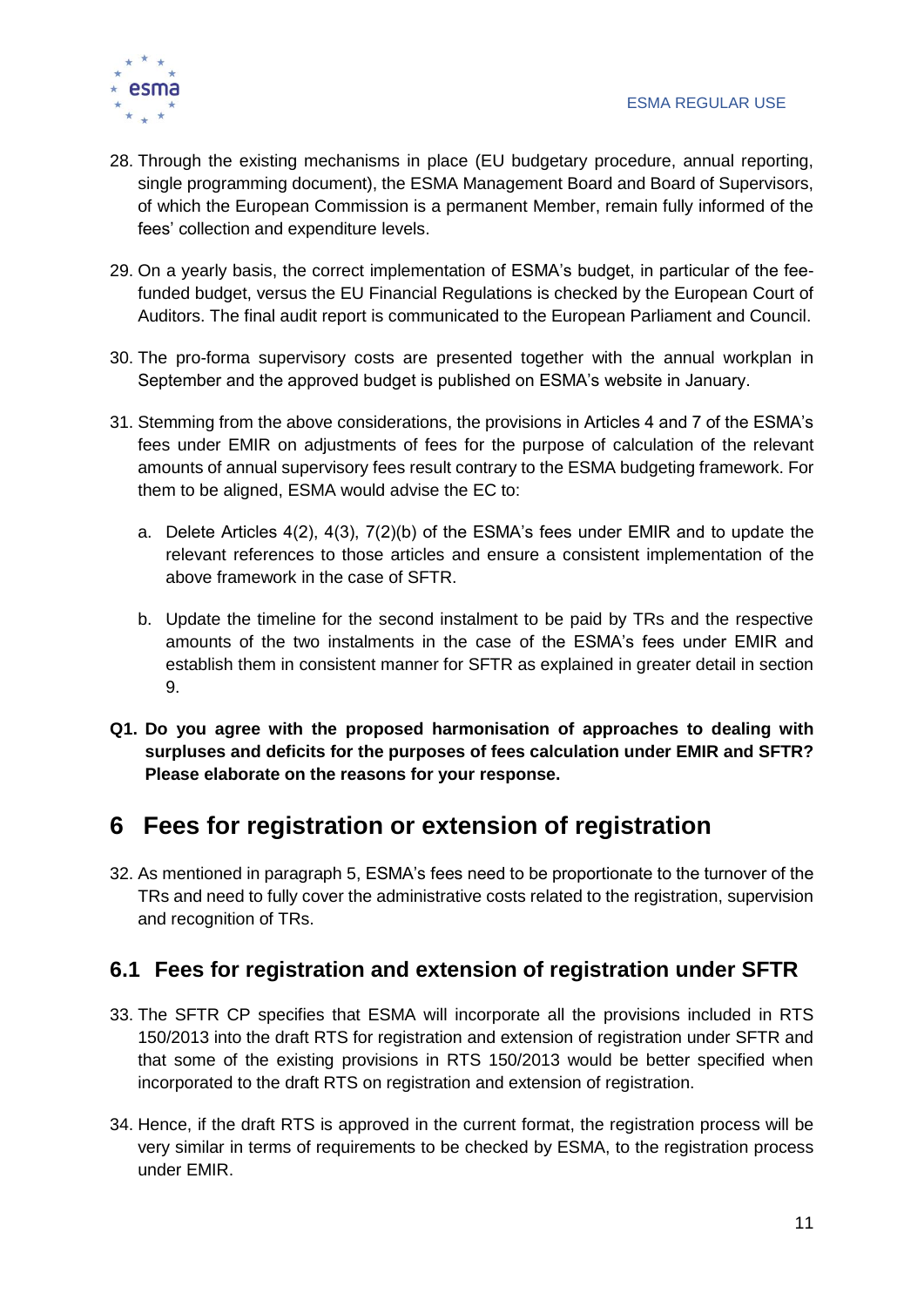

- 35. When defining in ESMA's fees under EMIR the types of TRs for the purposes of (i) estimating the workload, i.e. the relevant administrative costs and the (ii) expected turnover of the TRs, ESMA suggested using two criteria – number of derivatives asset classes covered by the TR and provision of ancillary services. From that perspective, the TRs were classified as being low, medium or high expected turnover.
- 36. As mentioned above, ESMA spent on average 0.65 FTE for the assessment of each application for registration received in 2013. All the TRs registered so far have been classified as TRs with high expected turnover.
- <span id="page-11-0"></span>6.1.1 Expected turnover
- 37. While ESMA considers that the past experience on TRs registration could help in making the process more efficient and reducing the expected workload, at the same time ESMA notes that SFTR specifies in greater detail some requirements, which would need to be taken on board by the TRs. The assessment of those could entail some additional work for ESMA. For these reasons, it is deemed appropriate to use the actual figures on the time that was spent on TRs registrations under EMIR also for registrations under SFTR.
- 38. In order to classify the TRs under SFTR, ESMA proposes to use an approach similar to the one used in EMIR.
- 39. Although the SFTR reporting rules build up on the pre-existing infrastructures, operational processes and formats which have been introduced with regard to reporting derivatives contracts to trade repositories, there is one important difference which impacts the definition of the registration fees. EMIR envisaged the potential phased in application of the reporting obligation depending on the classes of derivatives for which reporting was offered by the TRs. However, SFTR establishes a phased-in approach from the perspective of the typology of counterparties, e.g. credit institutions, CCPs, funds, nonfinancials, but not from the perspective of the types of SFTs, e.g. repos, securities lending, etc. This means that it would be impractical to consider the offering of repository services for different types of SFTs as one of the criteria to determine the registration fees.
- <span id="page-11-1"></span>40. While no specialisation at TR level per type of SFTs is expected to take place, ESMA understands that the provision of services ancillary to SFTR, similar to the provision of ancillary services to EMIR could be an indicator for high expected turnover.
- 41. Some examples of ancillary services under EMIR are mentioned in Article 78(5) of EMIR, however not all the ancillary services mentioned in that article would be applicable in the case for SFTR. From that perspective, ESMA understands that for the purpose of defining the expected turnover of TRs under SFTR, an ancillary service would be any service whose provision is directly or indirectly related to the provision of SFTR services<sup>4</sup>. The rationale for this approach is that if a TR provides ancillary services (i) it would have a more complete

<sup>4</sup> Some non-exhaustive examples would be trade matching, trade confirmation/affirmation, agent lending, collateral management, collateral valuation, tri-party reporting, etc.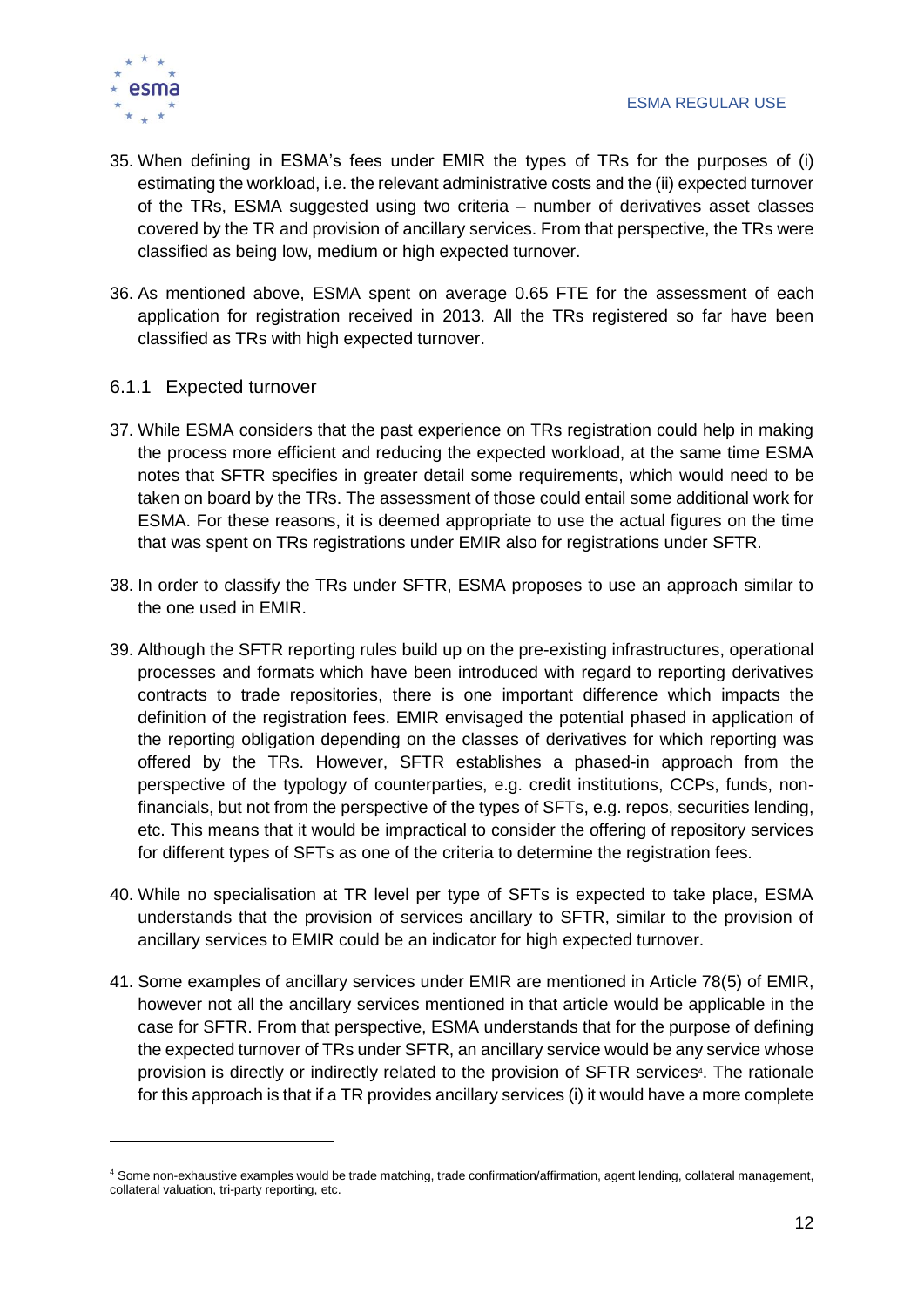

commercial offering towards the entities subject to the reporting obligation under Article 4 of SFTR, hence generate higher revenues, and (ii) it would require greater supervisory effort by ESMA to assess its application for registration under SFTR, in view of its higher complexity and possible impacts or interdependency of ancillary services and the core services.

- 42. Also similar to the approach taken under EMIR, the provision of ancillary service is considered to take place in the following instances: (i) direct provision by the TR, (ii) indirect provision by a company within the TR's group or (iii) provision by a third entity with which the TR has concluded a material agreement to cooperate in the provision of services in the context of the trading or post-trading chain.
- 43. Consequently, the TRs will be classified as follows:
	- a. in case a TR meets the criterion included in paragraph [40,](#page-11-1) it would be deemed to be higher expected turnover TR,
	- b. in case a TR does not meet the criterion included in paragraph [40,](#page-11-1) it would be deemed to be lower expected turnover TR.
- 44. Similarly, as already established in ESMA's fees under EMIR, in case a material change to the conditions of registration of a particular TR under SFTR takes place and it affects the criterion used to estimate the level of turnover of that TR, i.e. a TR starts offering ancillary services, an appropriate adjustment to the registration fees should be done, according to the above-mentioned classification on the basis of expected turnover. This will further align ESMA necessary expenditure thus addional cost regarding a registered TR with the fees charged based on its expected turnover.
- <span id="page-12-2"></span>**Q2. Do you agree with the proposed approach to classify TRs? If not, what other aspects should be taken into account? Please elaborate.**
- <span id="page-12-3"></span>**Q3. Do you agree with the proposed criterion to classify TRs? If not, what other aspects should be taken into account? Please elaborate.**
- <span id="page-12-0"></span>6.1.2 Registration fees under SFTR
- 45. The current registration fees structure for TRs detailed in ESMA's fees under EMIR envisages three groups: EUR 45,000 for TRs with low expected turnover, EUR 65,000 for TRs with medium expected turnover, EUR 100,000 for TRs with high expected turnover.
- 46. The TRs registered until now by ESMA have all been classified in the third category (high expected turnover). Such classification has allowed ESMA to cover the costs and workload related to registration of TRs. Taking into account the adjustment of the criteria and categories described in Section [6.1.1.](#page-11-0), ESMA outlines below the relevant fee amounts.
- <span id="page-12-1"></span>47. While using the cost estimates included in Section [3.1.1,](#page-7-1) ESMA notes that the cost of assessment of a high expected turnover application under EMIR is 0.65 FTE per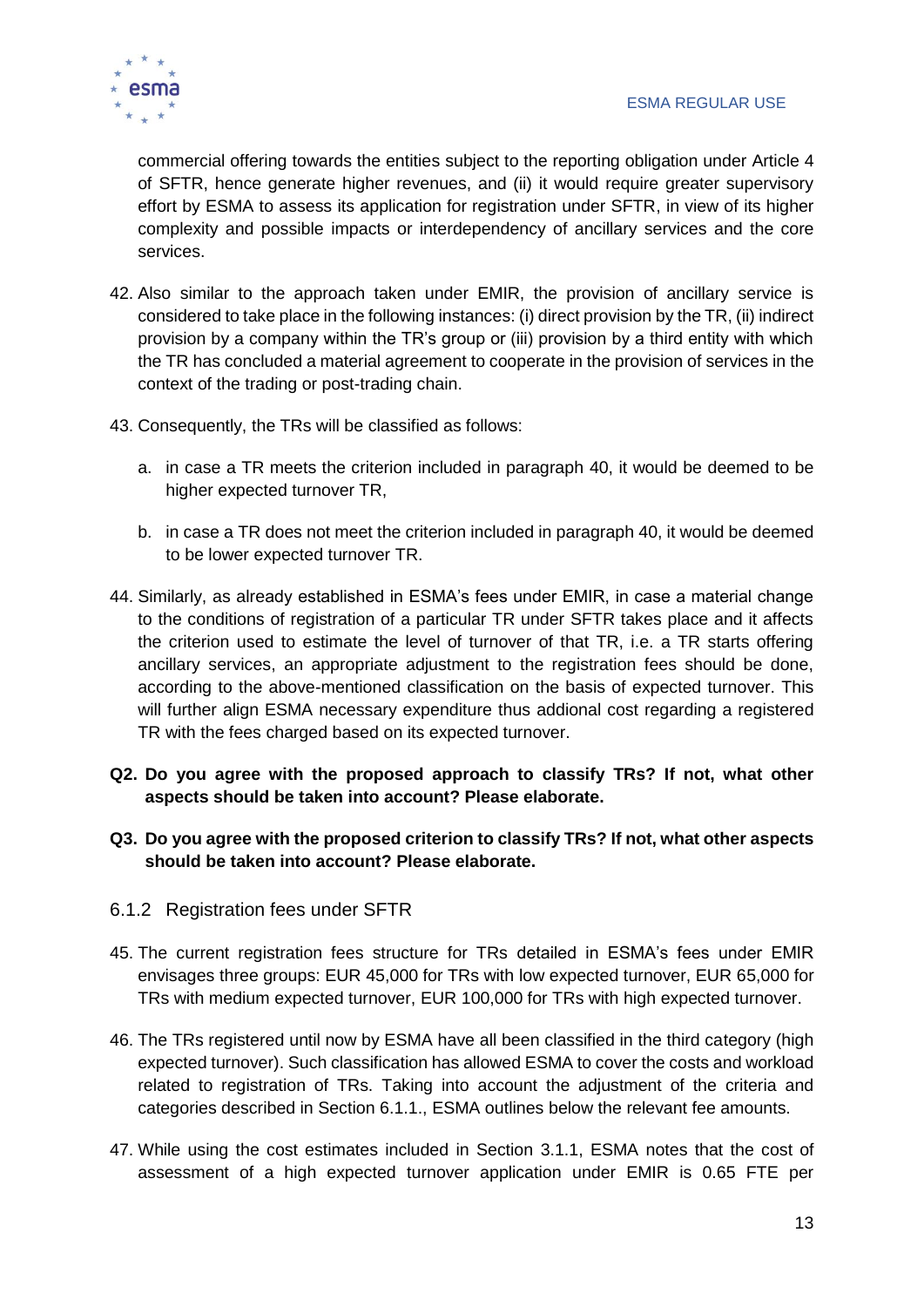

application and that the average ESMA cost (including overheads, office space, etc) of one FTE dedicated to TR supervision (including registration and recognition) is 155,000 EUR. On that basis, the registration fee for a higher expected turnover TR applicant results to be 100,000 EUR. The expected supervisory effort for a lower expected turnover TRs under SFTR is considered to be the same as the one for medium expected turnover TR under EMIR. Hence the following two levels of fees are proposed:

- a. Lower expected total turnover TRs shall pay a registration fee of 65,000 Euros
- b. Higher expected total turnover shall pay a registration fee of 100,000 Euros
- <span id="page-13-2"></span>**Q4. Do you agree with the proposed types and amounts of registration fees? Please elaborate.**
- <span id="page-13-0"></span>6.1.3 Fees for extension of registration
- 48. According to the explanation included in Section [3.1.2,](#page-7-2) ESMA estimates that the extension of a registration would require half of the time requested for the original registration of a high expected turnover TR.
- 49. Moreover, ESMA understands that the two levels of registration fees indicated in paragraph [47](#page-12-1) should not be replicated in the cases of extension of registration. This is explained mainly by the fact that ESMA is already in possession of certain information regarding the applicant TR, hence it will be able to assess the application for extension of registration without some of the additional costs related to the assessment of a new application for registration. Therefore, the relevant fee should be set at a level consistent with 50% of the registration fee, i.e. 50,000 EUR.
- <span id="page-13-3"></span>**Q5. Do you agree with the proposed type and amount of fees for extension of registration under SFTR? Please elaborate.**

#### **Table 1 – Registration fees structure under SFTR**

| <b>Extension of registration</b>            | EUR 50,000  |
|---------------------------------------------|-------------|
| New registration lower expected turnover TR | EUR 65,000  |
| New registration high expected turnover TR  | EUR 100,000 |

### <span id="page-13-1"></span>**6.2 Concurrent application under EMIR and SFTR**

50. The current regulatory framework implies that a new TR willing to apply for registration both under EMIR and SFTR or under SFTR before being registered under EMIR, should send two separate applications. This will imply that a given TR will pay up to 50,000 EUR more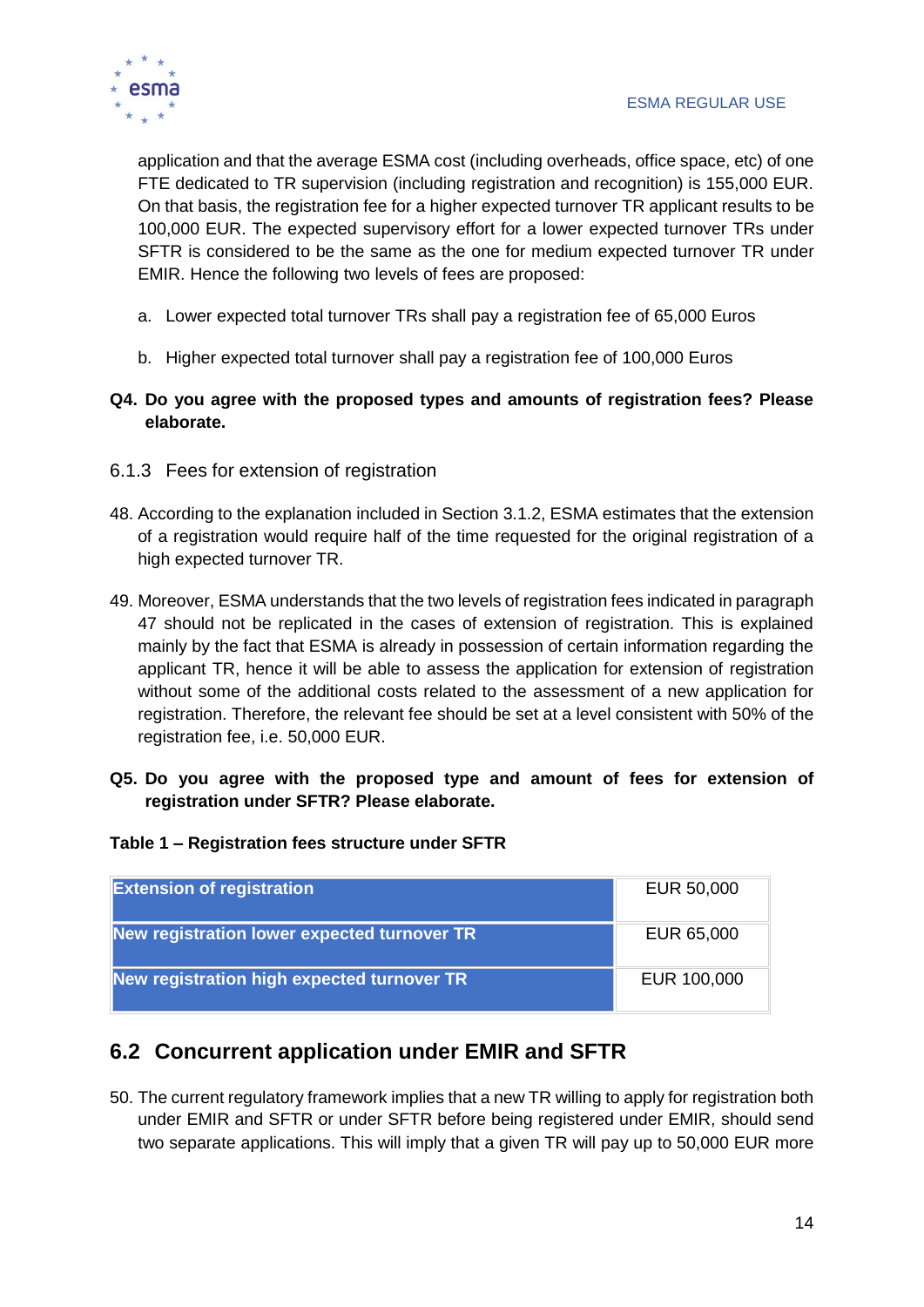

(depending on the classification) than in the situation where it is first registered under EMIR and then asks for an extension under SFTR.

- 51. To avoid such a misalignment, ESMA would propose that if an applicant applies at the same time for a registration under EMIR and SFTR or it has concurrent applications, then the TR should pay (i) the full EMIR fee and (ii) the fee for extension of the registration under SFTR, instead of the full SFTR fee.
- 52. This reduction of fees will be justified by the synergies that ESMA would experience, such as reviewing only once the type of documents, like organisational chart, ownership, etc., which are not required to be re-submitted in the case of extension. Furthermore, in the case of concurrent applications those documents will be referring to the same information at the same point in time.
- 53. Given that the objective is to exploit the synergies related to achieve a reduced total fee, ESMA considers necessary making the aforementioned precision.
- <span id="page-14-2"></span>**Q6. Do you agree with this proposal? Please elaborate on the reasons for your response.**

# <span id="page-14-0"></span>**7 Supervisory fees**

### <span id="page-14-1"></span>**7.1 Determination of total annual supervisory fees for EMIR and SFTR**

- 54. ESMA's fees under EMIR provide that the relevant amount for the calculation of the annual supervisory fee charged to a supervised TR under EMIR for a given year is based on the estimate of expenditure relating to the supervision of TRs under EMIR as included in ESMA's budget for that year set out and approved in accordance with Article 63 of Regulation (EU) No 1095/2010, decreased by (i) recognition fees charged to third country TRs under EMIR, (ii) registration fees and annual supervisory fees under EMIR paid by new TRs, or by already registered TRs, in case a material change to their registration takes place and (iii) surplus of annual supervisory fees under EMIR from the previous year, and increased by the deficit of annual supervisory fees under EMIR from the previous year.
- 55. However, for the reasons included in section [5,](#page-9-1) ESMA understands that the aforementioned approach needs to be amended.
- 56. Therefore, under EMIR as well as under SFTR, the annual supervisory fees would be determined in accordance with the ESMA budgeting procedure, which would take into account all the activities that would result in supervisory effort related to each of the regulations.
- 57. Once the relevant amount is determined, ESMA proposes that the annual supervisory fees paid by each TR is calculated as the proportion of the relevant expenditure amount which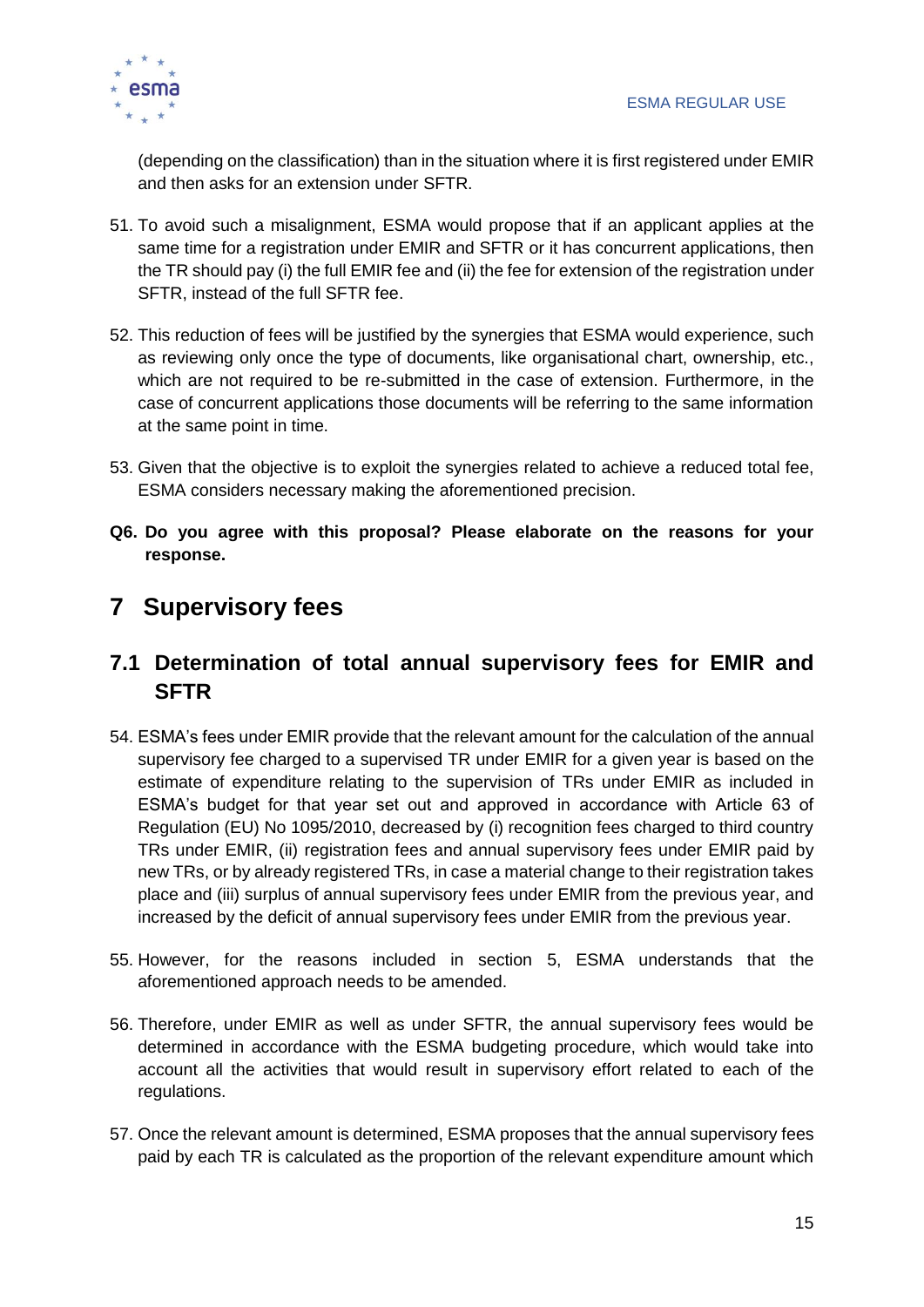

corresponds to the ratio of the TR's specific turnover to the total turnover of all registered TRs.

<span id="page-15-1"></span>**Q7. Do you agree with maintaining under SFTR the same approach as under EMIR for allocation of supervisory fees as proportion of the TR's specific turnover to the total turnover of all registered TRs? Please elaborate on the reasons for your response.**

### <span id="page-15-0"></span>**7.2 Calculation of applicable turnover under EMIR**

- 58. According to ESMA's fees under EMIR, the applicable turnover of TRs is based on 3 elements: (i) core revenues of TR obtained in the reference period, (ii) number of trades reported to TR during the reference period and (iii) number of outstanding trades at a TR at the end of the reference period.
- 59. So far, ESMA has not experienced any material difficulties to determine the first component of the applicable turnover, which is the core revenues of a TR. TRs are obliged by national legislation to prepare their financial statements and they regularly submit their financial statements to ESMA, as periodic information. The profit and loss account and the respective notes of the financial statements usually contain the breakdown of the revenues, which enables to identify what part of revenues related to core services under EMIR. As required by TR fees regulation, this information is certified by auditors, therefore the risk that ESMA uses for the calculation of fees the figure which is not accurate is very low.
- 60. However, with regards to the number of reported trades and the number of outstanding trades ESMA has found certain difficulties to ensure consistency and comparability of data across all TRs. The main reasons are the following:
	- a. Difficulties to obtain and confirm the figures on trades reported and outstanding by TRs, due to the inherent nature of the trades and the reporting of the lifecycle events;
	- b. Lack of explicit legal obligation for TRs to audit or externally verify the figures.
	- c. Persistent problems with reporting of UTI which lead to difficulties in counting accurately the number of trades
	- d. Operational incidents take place at TRs from time to time and those can often affect the ability of TRs to timely and precisely determine the number of trades, sometimes TRs need to make retrospective changes.
- 61. Last but not least, the workload needed to analyse the figures provided has proved to be more burdensome than expected.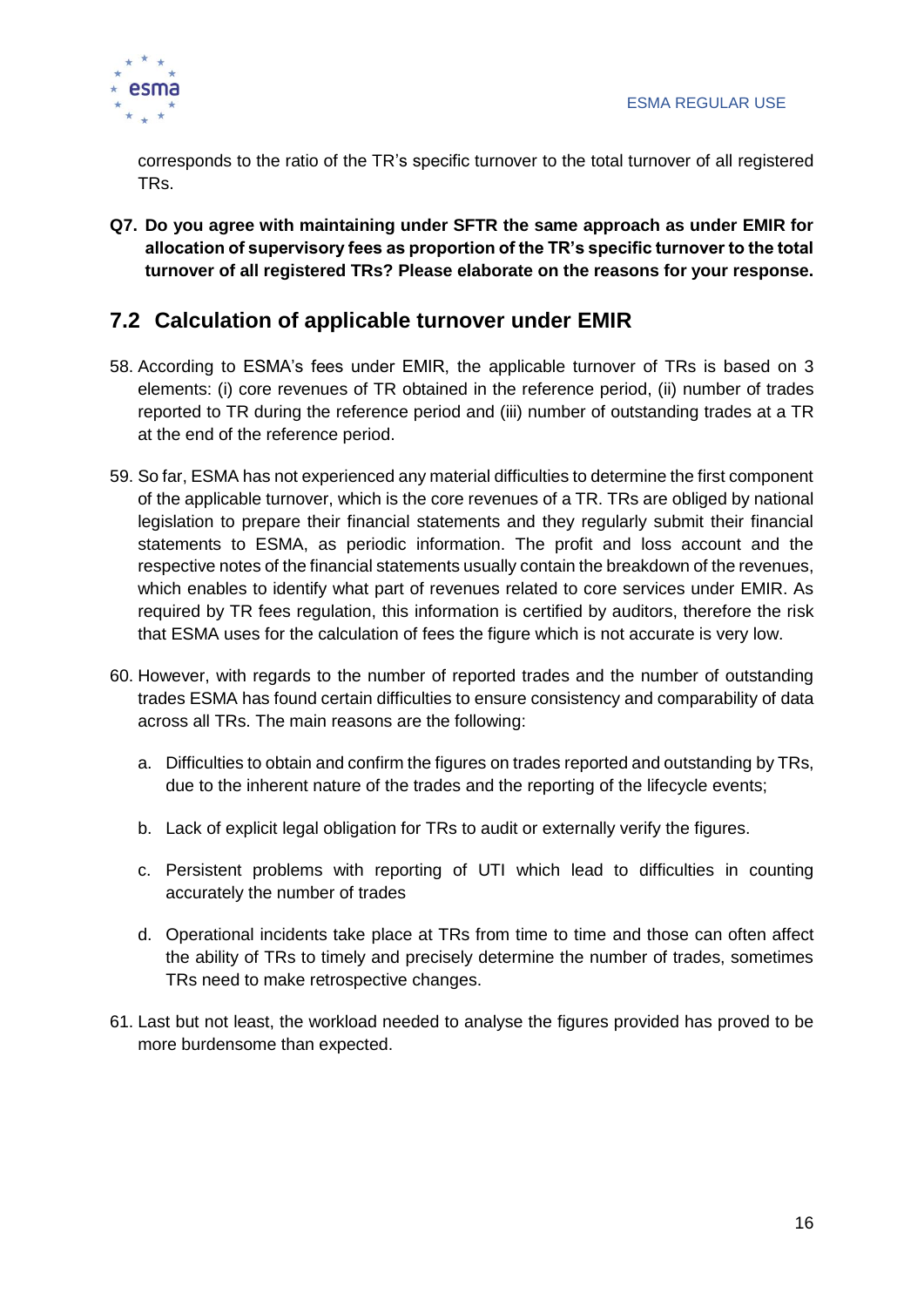

### <span id="page-16-0"></span>**7.3 Proposed way forward for calculation of supervisory fees under EMIR and SFTR**

- 62. When providing its advice to EC, ESMA flagged the following aspects regarding the TR industry in 2013: (a) formed on the basis of a new service, which arises partly as a consequence of regulatory development; (b) an emergence of new suppliers and new customers, appearance of different business models and variety of additional/ancillary products and services; (iii) an uncertainty regarding the demand for the TR's product and the growth potential; (iv) a limited track record and market conditions of the companies and the industry itself are still largely unknown; (v) potential for different commercial and business practices; and (vi) cross sector spill-overs, since TRs may use already existing technology and know-how from other market infrastructures, such as CSDs or IT solutions providers.
- 63. In that context, ESMA indicated that it would not be unlikely that TRs (i) face different cost structures and, therefore, apply pricing policies that vary significantly between them, causing significant revenue variability; (ii) lack previous financial track records or these are based on very short periods; and (iii) produce financial estimates and business plans that are either over-conservative or overambitious.
- 64. Now, three years later, ESMA understands that many of the potential difficulties regarding the establishment of the industry, the initial business practices and the potential cost structures of the TRs are overcome. Furthermore, ESMA and the TRs are in possession of historical financial track record on the performance of TRs. In addition, the relevant business plans have been widely reviewed and adjusted to the reality of the TR market. All this reduces the need to establish a more complex system for calculation of applicable turnover.
- <span id="page-16-1"></span>65. To that extent, ESMA understands that, for the purpose of calculating the applicable turnover under SFTR, the core revenues for centrally collecting and maintaining the records of SFTs should be taken into account. Similar to what is provided in ESMA's fees under EMIR, the revenue figures for the purpose of calculation of the annual supervisory fees under SFTR should be taken from the audited accounts of the TR. In case the audited accounts are not available at the moment of calculation of the relevant instalment, the previous year's annual accounts should be used.

Turnover TRi  $\frac{1}{\sum$ Turnover  $=$ SFT revenue TRi ∑ SFT revenues TR

66. Notwithstanding this, it is possible that, although under  $SFTR<sup>5</sup>$  the fees that the TR charges to its participants shall be cost-related, it can happen that the fees are (significantly) lower than those of its peers due to a different cost structure. Such lower fees could potentially lead to a greater market share, hence the TR would receive more SFT reports and would

<sup>5</sup> Pursuant to Article 5(2) of SFTR, the applicable provision is the same article as for cost-relatedness of fees under EMIR, i.e. Article 78(8) of EMIR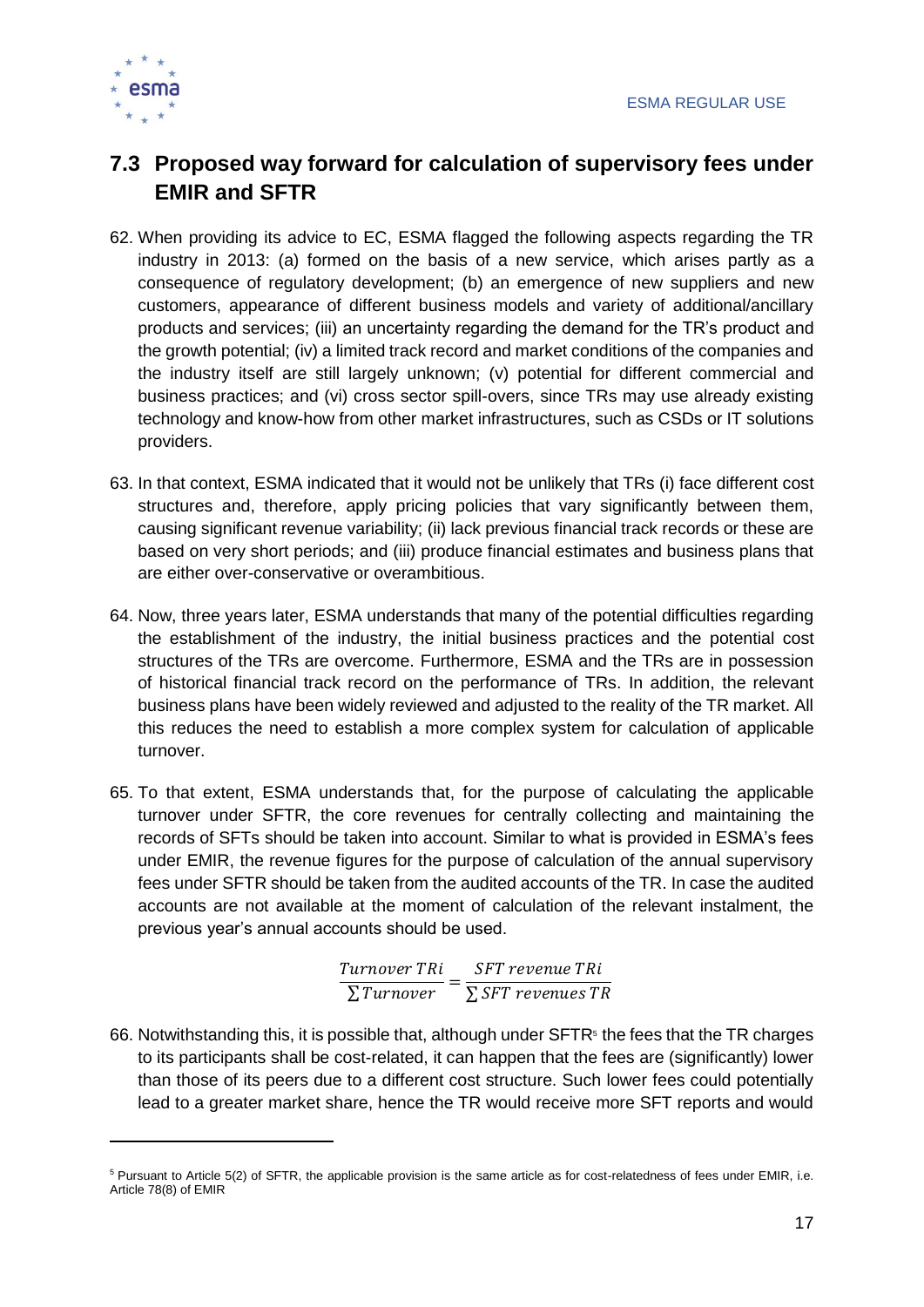

require greater supervisory effort (e.g. more data quality related issues). In this case, expenditure related to the on-going supervision of the individual TR, as required under Article 11 of SFTR might not necessarily be fully covered, although globally (at the level of all TRs) it would be covered. Hence at this stage, the supervisory efforts are mostly concentrated on the TRs that have the highest revenues, which are typically the ones with the biggest market share. The supervisory experience so far has demonstrated that the reporting fees are not the only criterion used by the reporting entities to select one or another TR.

- 67. ESMA is also aware that the simplified approach outlined above might create an incentive for TRs to reduce their fees thus revenues for core repository services and cross-subsidise the repository services with revenues from ancillary activities. This might create unfair competition between TRs. Similar situation might arise if more complex ownership structures are put in place.
- 68. While at this stage ESMA understands that, with some level of tolerance, supervisory efforts are proportionate to the supervisory fees charged based on core revenues only, this might not be the case in the future. For instance, to address this situation, at least at supervised entities level, ESMA's fees for credit rating agencies<sup>6</sup> are calculated based on all the revenues of the entity, not only those related to the core rating services.
- <span id="page-17-0"></span>**Q8. Do you agree with the proposed methodology to calculate the annual turnover of TRs under SFTR based only on the core revenues from SFT reporting? Please elaborate on the reasons for your response.**
- <span id="page-17-1"></span>**Q9. Alternatively, do you consider that to calculate the annual turnover of TRs under SFTR all revenues related to SFT reporting, i.e. core and ancillary services related to SFTs, should be taken into account? Please elaborate on the reasons for your response.**
- 69. ESMA believes that, the simplified formula related only to the revenues of TRs outlined in paragraph [65](#page-16-1) should also replace the currently existing approach to define applicable turnover for the purpose of supervisory fees calculation under EMIR. Therefore, the number of trades reported and the number of outstanding trades at the end of the period should not be taken into consideration and the supervisory fees should be only based on revenues. The limitations of this methodology have been explained above.
- <span id="page-17-2"></span>**Q10. Do you agree to amend and simplify the methodology to calculate the annual turnover of TRs under EMIR? Please elaborate on the reasons for your response.**

<sup>6</sup> Commission Delegated Regulation (EU) No 272/2012 of 7 February 2012, supplementing Regulation (EC) No 1060/2009 of the European Parliament and of the Council with regard to fees charged by the European Securities and Markets Authority to credit rating agencies, OJ L90, 28.3.2012, p.6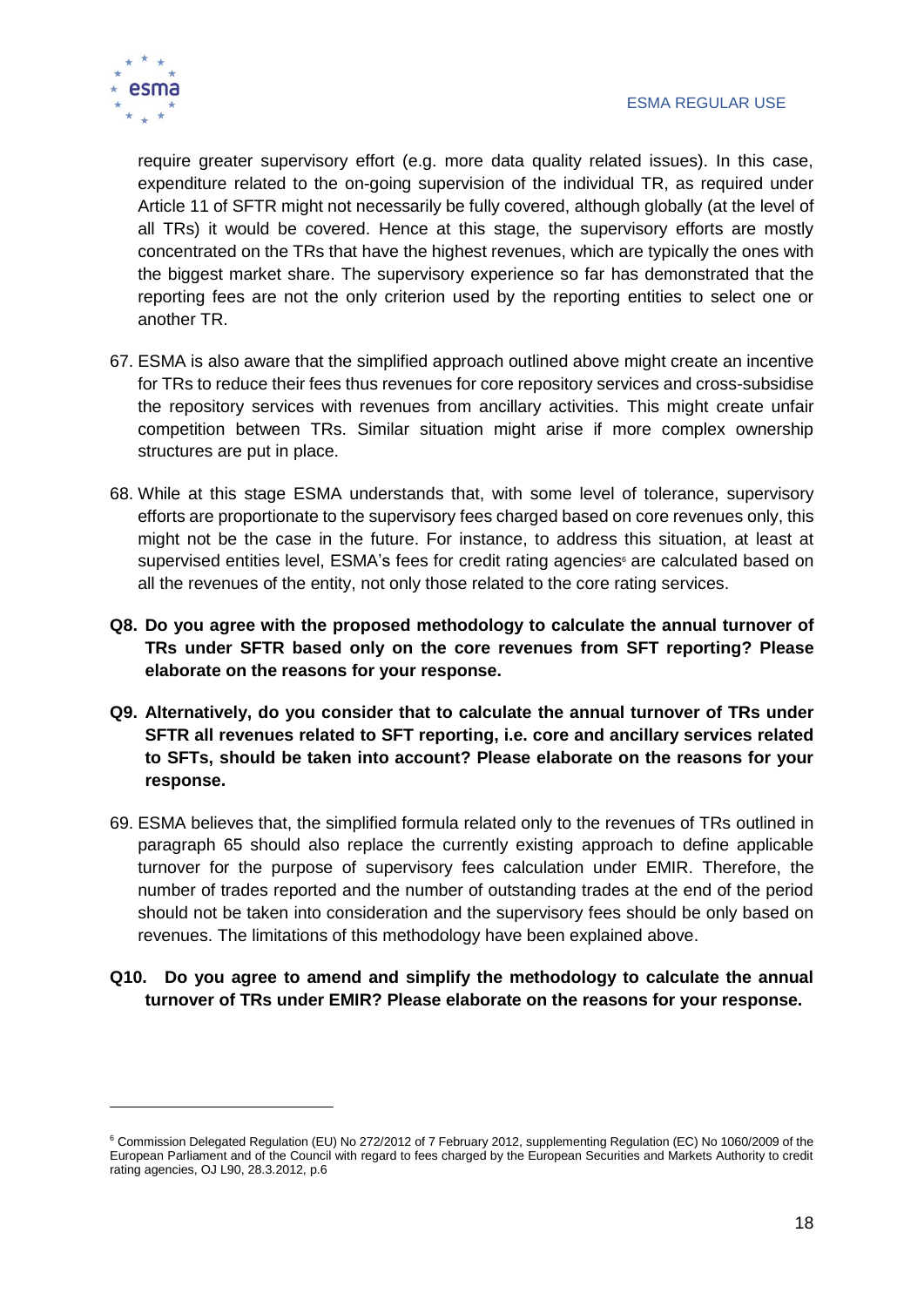

### <span id="page-18-0"></span>**7.4 Minimum supervisory fees under SFTR**

- 70. The supervision of TRs requires the performance of certain activities towards all TRs. These activities are stemming from ESMA's supervision workplan. ESMA adopts a riskbased approach to supervision and prioritises the supervisory action that it will take each year in accordance with its objectives of promoting financial stability and orderly markets and enhancing investor protection<sup>7</sup>. While the supervisory actions may vary per TR, to be able to perform its tasks, ESMA always needs to undertake a minimum level of supervisory activities.
- 71. To that extent, and given that the risk-based approach for supervision most probably would be extended also for supervision of TRs under SFTR, as it is under EMIR and as it is for CRAs under CRAR, ESMA believes that the minimum annual supervisory fee to be paid by TR registered under SFTR should be similar as the one set out in ESMA's fees under EMIR, i.e. it should be 30,000 EUR.
- 72. Furthermore, the minimum set of common activities at the level of each regulation would be based on the risk-based approach and would be most likely specific, hence existence of potential synergies as the ones referred in section [6.2](#page-13-1) would be hardly achievable. Therefore, ESMA understands that the minimum supervisory fee under SFTR should be the same irrespective of whether it refers to a TR registered only under SFTR or to a TRs which has extended its registration under SFTR.
- 73. For the avoidance of doubt, in case an entity is subject to minimum supervisory fees under both EMIR and SFTR, it would be required to pay two minimum supervisory fees, one under each regulation, totalling 60,000 EUR.
- <span id="page-18-2"></span>**Q11. Do you agree with the proposed minimum supervisory fee? Please elaborate on the reasons for your response.**

### <span id="page-18-1"></span>**7.5 First-year supervisory fee under SFTR**

- 74. ESMA's experience with the registration and supervision of TRs has shown that the supervision in the first months after the TR is registered requires similar effort as the one during registration and more importantly, the supervisory effort is not related to the actual level of activity of the TR, but is quite similar across all TRs.
- 75. According to the provisions in Article 33(2)(a) of SFTR, the reporting obligation would start 12 months after the entry into force of the delegated act adopted by the European Commission pursuant to Article 4(9) of SFTR for credit institutions and investment firms. The other entities would follow in accordance with a phased approach. In that regard, the period of time between the registration or extension of registration of TR and the start of

Link to the latest one can be found here [https://www.esma.europa.eu/sites/default/files/library/2016-](https://www.esma.europa.eu/sites/default/files/library/2016-234_esma_2015_annual_report_on_supervision_and_2016_work_plan.pdf) [234\\_esma\\_2015\\_annual\\_report\\_on\\_supervision\\_and\\_2016\\_work\\_plan.pdf](https://www.esma.europa.eu/sites/default/files/library/2016-234_esma_2015_annual_report_on_supervision_and_2016_work_plan.pdf)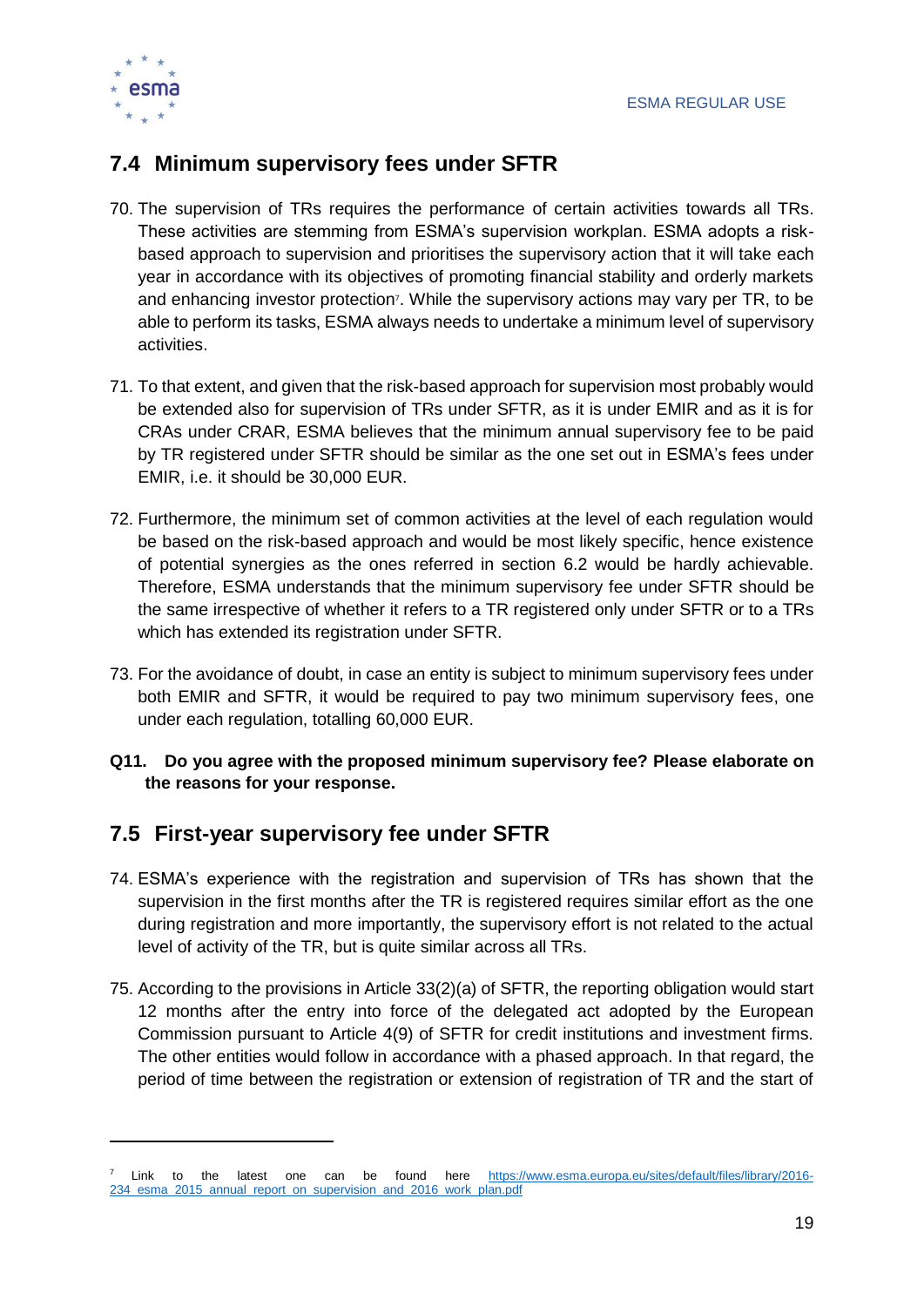

the reporting obligation would be part of the preparatory phase for ESMA, the national authorities, the reporting entities and the TRs.

- 76. It is worth noting however that in case the reporting obligation under Article 4 of SFTR kicks in in the same calendar year in which the TR is registered, this gives rise to a somehow different situation in which the supervision in this first year is more closely related to the business-as-usual supervision. From that perspective, it is expected that ESMA will turn sooner to a business-as-usual risk-based supervision, rather than mainly supervising implementation and deployment of systems and reporting channels. In the case of TRs, the start of the reporting obligation ensures stable revenue flow to them.
- 77. It is worth highlighting that, whichever of the two below alternatives is put in place, in case the total supervisory fees charged by ESMA are below ESMA's supervisory cost, the mechanism to addressing deficits outlined in section [10](#page-23-0) would apply.
- <span id="page-19-0"></span>7.5.1 Alternative A – EMIR-like first-year supervisory fee
- 78. Irrespective of whether the reporting obligation starts in the year of registration of the TR or in the following one, as in the case of the ESMA's fees under EMIR, the SFTR supervisory fees in the first year could be based on the registration or extension of registration fees further adjusted by a coefficient. The coefficient may be the ratio between the working days until the end of the year from the date the registration is granted, and ESMA's average registration processing time which as mentioned in section [3.1.1](#page-7-1) is equal to 0.65 FTE=150 working days. In that case the maximum amount due for annual supervisory fee by a TR in its first year of operation shall be equal to the amount of the relevant registration fee. The denominator of the formula deviates from the one included in the first-year supervisory fees under EMIR, given the experience acquired by ESMA.

TR supervisory fee in year  $1 = Min$  (TR registration or extension of registration fee, TR registration fee \* coefficient)

Coefficient = 
$$
\frac{Supporty working \ days \ in \ year \ 1}{150}
$$

#### <span id="page-19-1"></span>7.5.2 Alternative B – EMIR-like fee based on interim period

- 79. Alternatively, in case the reporting obligation under Article 4 of SFTR kicks in the first year of supervision of the TRs under SFTR, ESMA could propose that the fees are calculated on the basis of turnover indicator calculated for an interim period. A similar approach is detailed in Article 15 of ESMA's fees under EMIR.
- 80. In that case the supervisory fees for the TRs in the year when the reporting started, i.e. 2014, were computed on the basis of the turnover using the three relevant indicators – revenues, number of reported derivatives trades and number of outstanding derivatives trades - for the period between 1 January 2014 and 30 June 2014, instead on using the turnover indicators from 2013 which in fact were inexistent.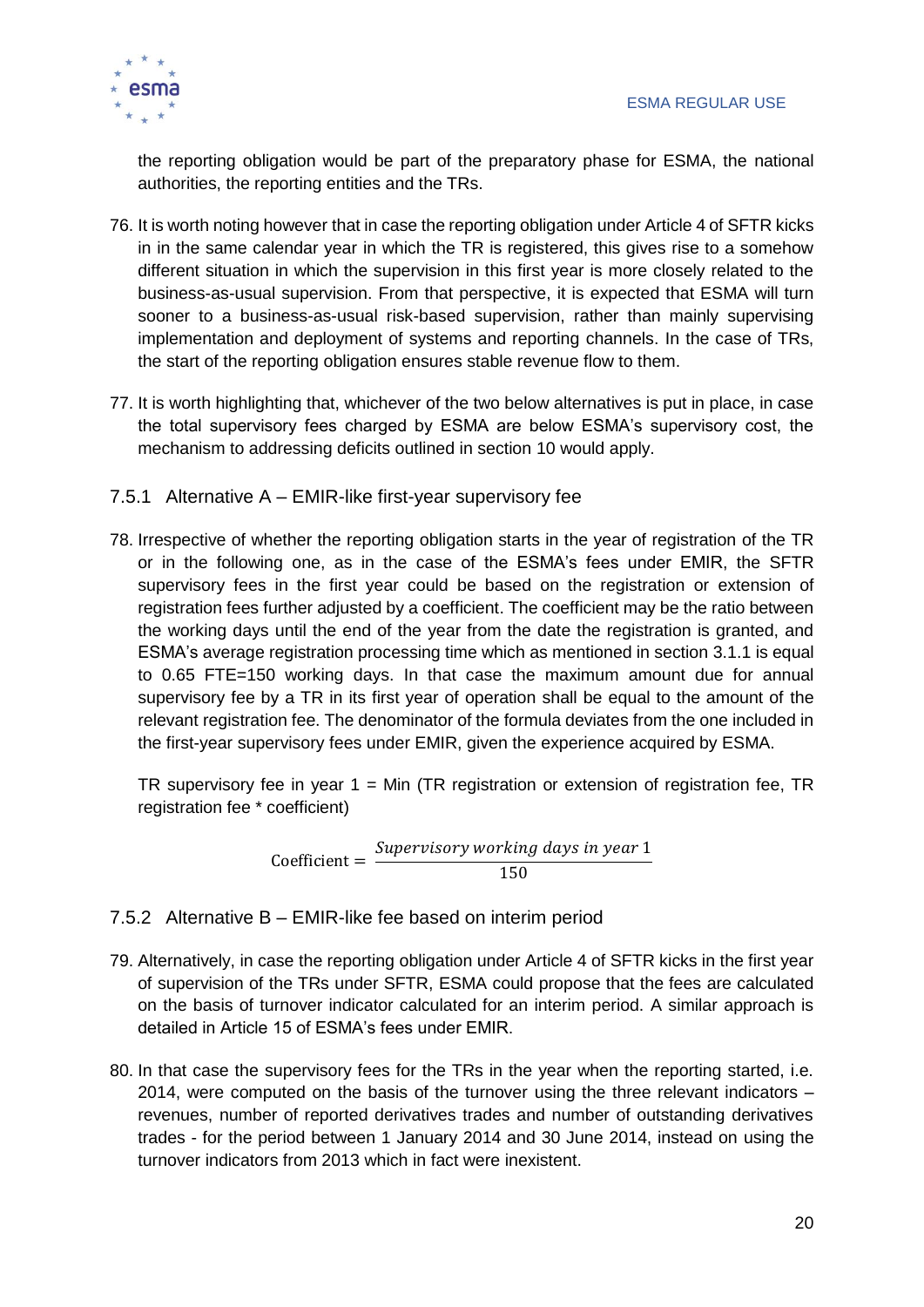

- 81. While Alternative B would not allow the TRs to plan in advance their costs, it would be closer to the actual supervisory costs and efforts by ESMA in supervising the TRs.
- <span id="page-20-1"></span>**Q12. Which alternative for supervisory fees do you prefer? Please elaborate on the reasons for your response.**

# <span id="page-20-0"></span>**8 Recognition fees under SFTR**

- 82. Given the similarities of the recognition process under EMIR and under SFTR, and in particular the required effort, ESMA suggests to maintain the same level of fees already envisaged for recognition of third countries TRs under EMIR, which is structured in the following way: (i) 20,000 EUR for the processing of the application for recognition and (ii) the amount resulting from dividing the costs for equivalence assessment and cooperation arrangement, estimated at 35,000 EUR, by the total number of TRs that are either recognised or applying for recognition from that jurisdiction, including the concerned applicant. As explained in ESMA's final advice to the European Commission on ESMA's fees under EMIR, the supervisory effort towards third country entities is somehow reduced in comparison with the directly supervised ones.
- 83. Under Article 19(4)(b) of SFTR, it is provided that a third country TR may submit an application for extension of registration in the case that the TR is already recognised under EMIR. Given that similar approach to the one on extension of registration should be applied the first component of the recognition fee relating to the assessment of the application, it is proposed that it should be reduced by 50%. The second component, however, will entail costs particular to ensuring compliance with SFTR, hence it is proposed to be kept as it is. Therefore, the fees in the case of extension of registration for a recognised TR would be (i) 10,000 EUR for the processing of the application for extension of registration in case of recognition and (ii) the amount resulting from dividing the costs for equivalence assessment and cooperation arrangement, estimated at 35,000 EUR by the total number of TRs that are either recognised or applying for recognition from that jurisdiction, including the concerned applicant.
- 84. Finally, given the reduced supervision by ESMA of recognised TRs, ESMA proposes that the on-going recognition fee for all TRs recognised under SFTR is kept at 5,000 EUR, which is the same level as under EMIR.
- 85. For the avoidance of doubt, in case an entity is recognised under both regimes, it would pay a total annual recognition fee of 10,000 EUR.
- <span id="page-20-2"></span>**Q13. Do you agree with the proposed types and amounts of recognition fees? Please elaborate on the reasons for your response.**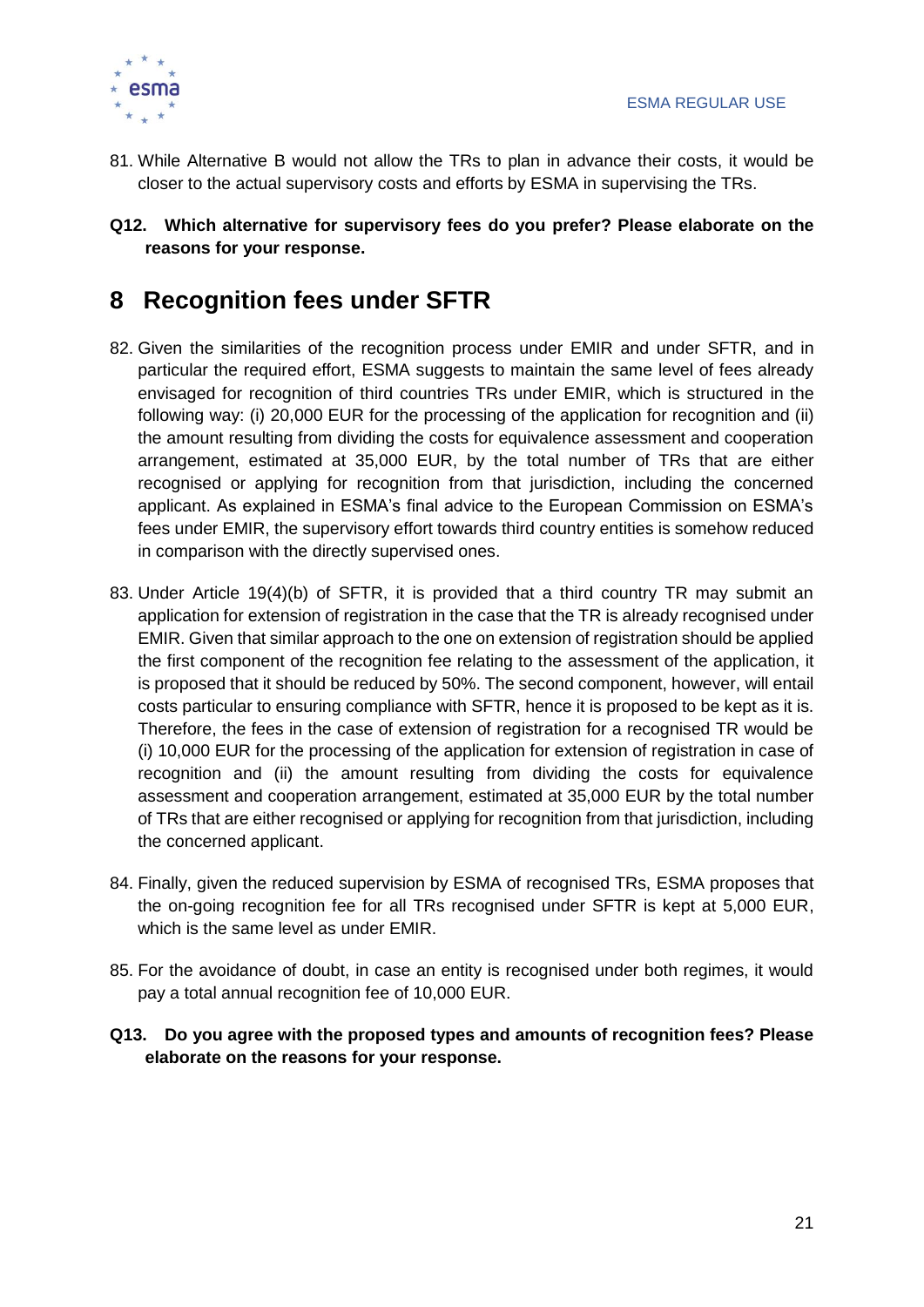

# <span id="page-21-0"></span>**9 Payment and reimbursement conditions under SFTR**

### <span id="page-21-1"></span>**9.1 Fees for registration, extension of registration and recognition**

- 86. As indicated in paragraph 32 of the SFTR CP, Chapter III SFTR includes also Article 11 which establishes the need for ESMA to charge fees to the TRs to "fully cover ESMA's necessary expenditure relating to the registration, recognition and supervision of trade repositories as well as the reimbursement of any costs that the competent authorities may incur as a result of any delegation of tasks pursuant to Article 9(1) of [SFTR]". In that respect, it can be understood that the payment of the relevant fees is essential condition for the TR to be registered, extended registration or recognised under SFTR.
- 87. A TR should therefore pay the relevant fees established in Sections [5](#page-9-1) and [8](#page-20-0) at the time at which it applies to ESMA. This is in line with the requirements under ESMA's fees under EMIR.
- <span id="page-21-3"></span>**Q14. Do you agree with the proposal related to the payment of fees related to registration, extension of registration and recognition? Please elaborate on the reasons for your response.**

#### <span id="page-21-2"></span>**9.2 Reimbursement conditions in case of withdrawal of application**

- 88. ESMA's fees under EMIR do not envisage reimbursement to applicant TRs in case of withdrawal of application prior to the registration of the entity under EMIR. ESMA proposes that the same approach is taken with regards to fees for registration and extension of registration under SFTR as well as to the application part of the recognition fee under SFTR. The main reasons supporting this proposal are the following ones:
	- a. SFTR establishes a reporting obligation to TRs which creates a market in itself;
	- b. Lowering the expected cost of an incomplete process (by reimbursing a part of the fee) could allow for spurious applications, from companies aiming at establishing a TR without fulfilling a minimum set of requirements; and
	- c. ESMA has to concentrate the limited resources available on the applications that carry a true intention of becoming a trade repository and to discourage the submission of spurious applications.
- 89. To sum up, the possibility of reimbursement runs contrary to that goal and the applications that end up withdrawing would reduce the available resources for those that do not, thus compromising the proper review of the latter.
- <span id="page-21-4"></span>**Q15. Do you agree with the proposal related to reimbursement of fees? Please elaborate on the reasons for your response.**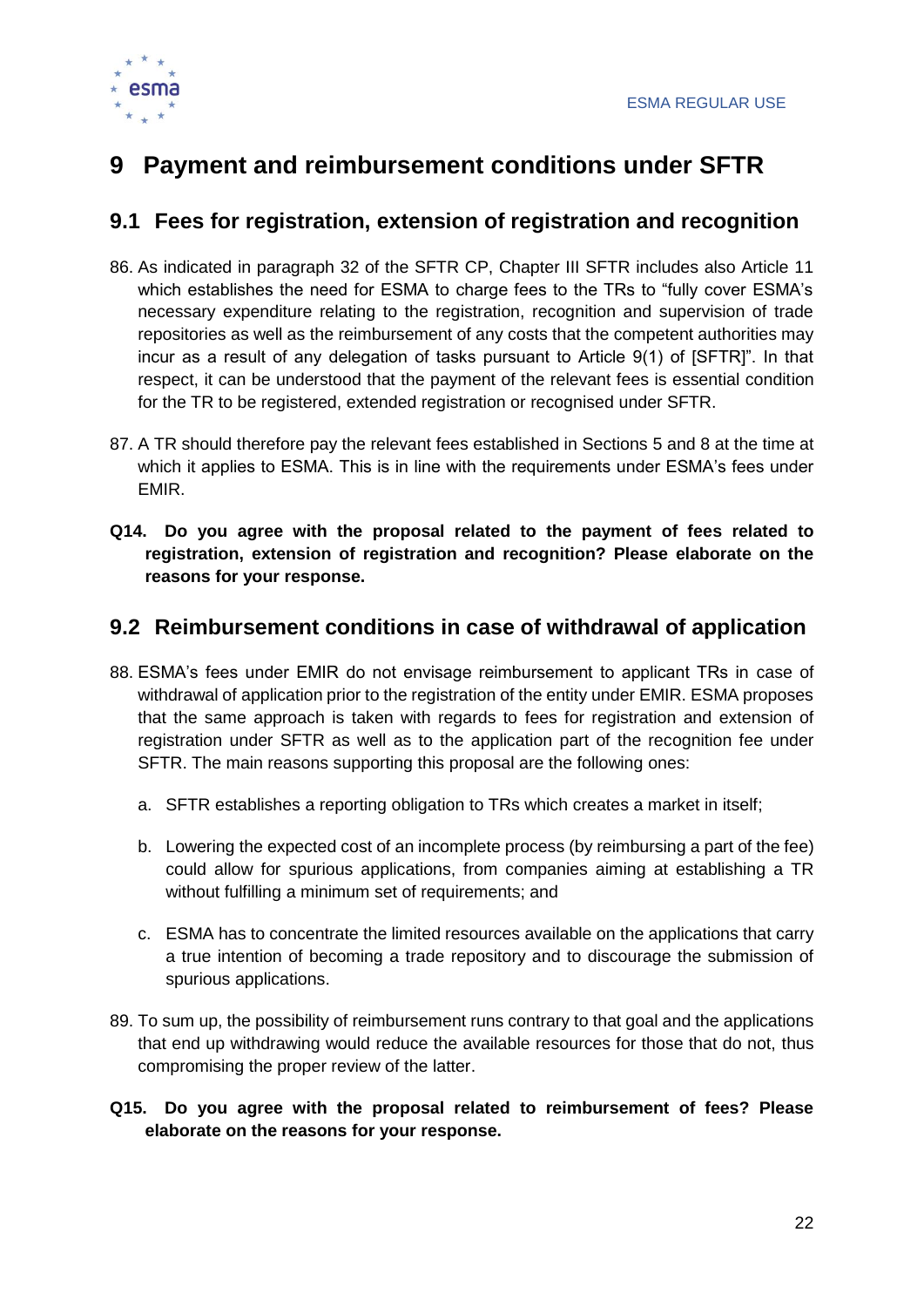

### <span id="page-22-0"></span>**9.3 Annual supervisory fees**

- 90. In accordance with ESMA's fees under EMIR, the TRs need to pay their annual supervisory fees in two instalments – first one by 28 February and second one by 31 August. This calendar ensures that ESMA's supervisory costs are covered in a timely manner and it is also aligned with the payments calendar for CRAs.
- 91. However, as mentioned in Section [5,](#page-9-1) following discussions with DG Budget of the European Commission, ESMA has updated its approach to budgeting and more specifically to the management of surpluses and deficits.
- 92. From that perspective, all the costs related to the supervision of TRs would be considered for budget purposes. Given that there might be unexpected applications for registration or recognition, ESMA proposes that the date of the second instalment is moved to 31 October, while the date of the first one is kept at 28 February. This would significantly reduce the risk of having surplus due to unexpected applications and it will also increase the quality of the data used to calculate fees, i.e. any potential adjustments to the financial accounts.
- 93. To ensure however that ESMA has at all times the relevant means to undertake its duties, the amounts of the two instalments would need to be updated. The first instalment, which would cover ten months of supervision, would be equal to 5/6 of the annual supervisory fees, instead of 2/3 or 4/6 which is the case currently and the second one would be equal to 1/6 instead of 1/3 or 2/6.
- 94. For the reasons mentioned, ESMA understands that the calendar provided in ESMA's fees under EMIR should be updated also in line with SFTR, i.e. the TRs would need to pay 5/6 of their annual supervisory fee by 28 February and 1/6 of their annual supervisory fee by 31 October.
- <span id="page-22-2"></span>**Q16. Do you agree with the proposed frequency of payments of the annual supervisory fees for the purposes of SFTR? Please elaborate on the reasons for your response.**
- <span id="page-22-3"></span>**Q17. Do you agree with the harmonising the frequency of payments of the annual supervisory fees under EMIR with SFTR? Please elaborate on the reasons for your response.**

#### <span id="page-22-1"></span>**9.4 Annual recognition fees**

- 95. ESMA understands that given the reduced amount of the annual recognition fees, those should be paid in only one instalment by 28 February.
- <span id="page-22-4"></span>**Q18. Do you agree with the suggested approach on annual recognition fees? Please elaborate on the reasons for your response.**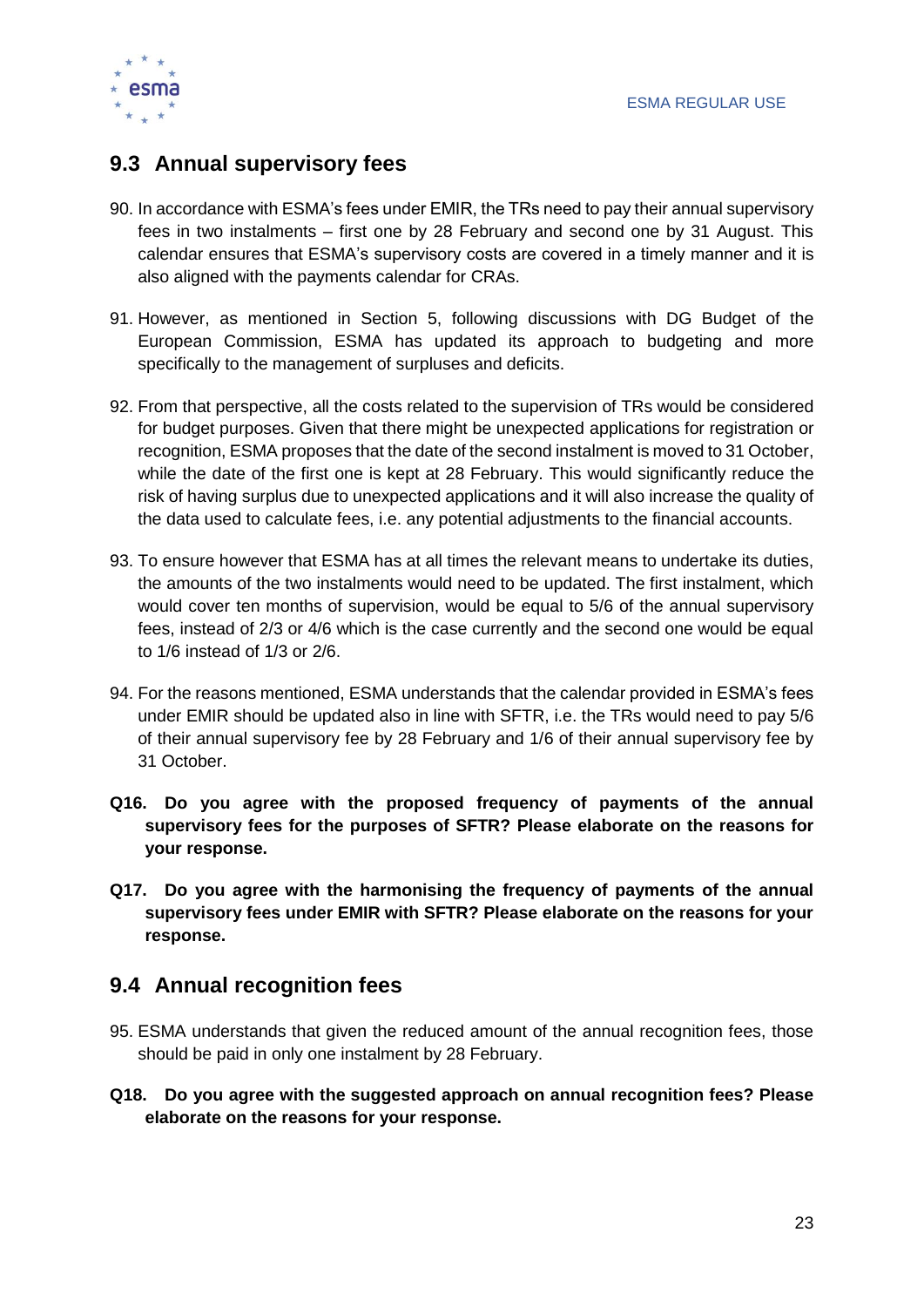

# <span id="page-23-0"></span>**10 Reimbursement of competent authorities under SFTR**

- 96. Any delegation of tasks has to follow the principles established in SFTR. Prior to any delegation of a task to the relevant competent authority, ESMA should consult and agree with such authority the scope and complexity of the task, the timetable for its performance and the transmission of necessary information to ESMA. Any costs incurred by national competent authorities while carrying out supervisory tasks delegated by ESMA will be covered by ESMA's supervisory fees and the NCA will not look to recover these costs directly from the TR.
- 97. Stemming from the above, the costs to be reimbursed to national competent authorities need to fulfil the following conditions:
	- a. they should be previously agreed between ESMA and the NCA;
	- b. they should be calculated in accordance to the method used to determine ESMA's total administrative costs regarding TRs;
	- c. they should be proportionate to the turnover of the relevant TR; and
	- d. they should not be greater than the total amount of supervisory fees paid by the relevant TR.
- 98. Any delegation of tasks by ESMA to national competent authorities will be determined on an independent basis, may be revoked at any time and will not impact the amount of fees charged to a particular TR.
- <span id="page-23-1"></span>**Q19. Do you agree with the proposed approach to dealing with the reimbursement of costs to the competent authorities in case of delegation of ESMA tasks under Article 9(1) SFTR? Please elaborate on the reasons for your response.**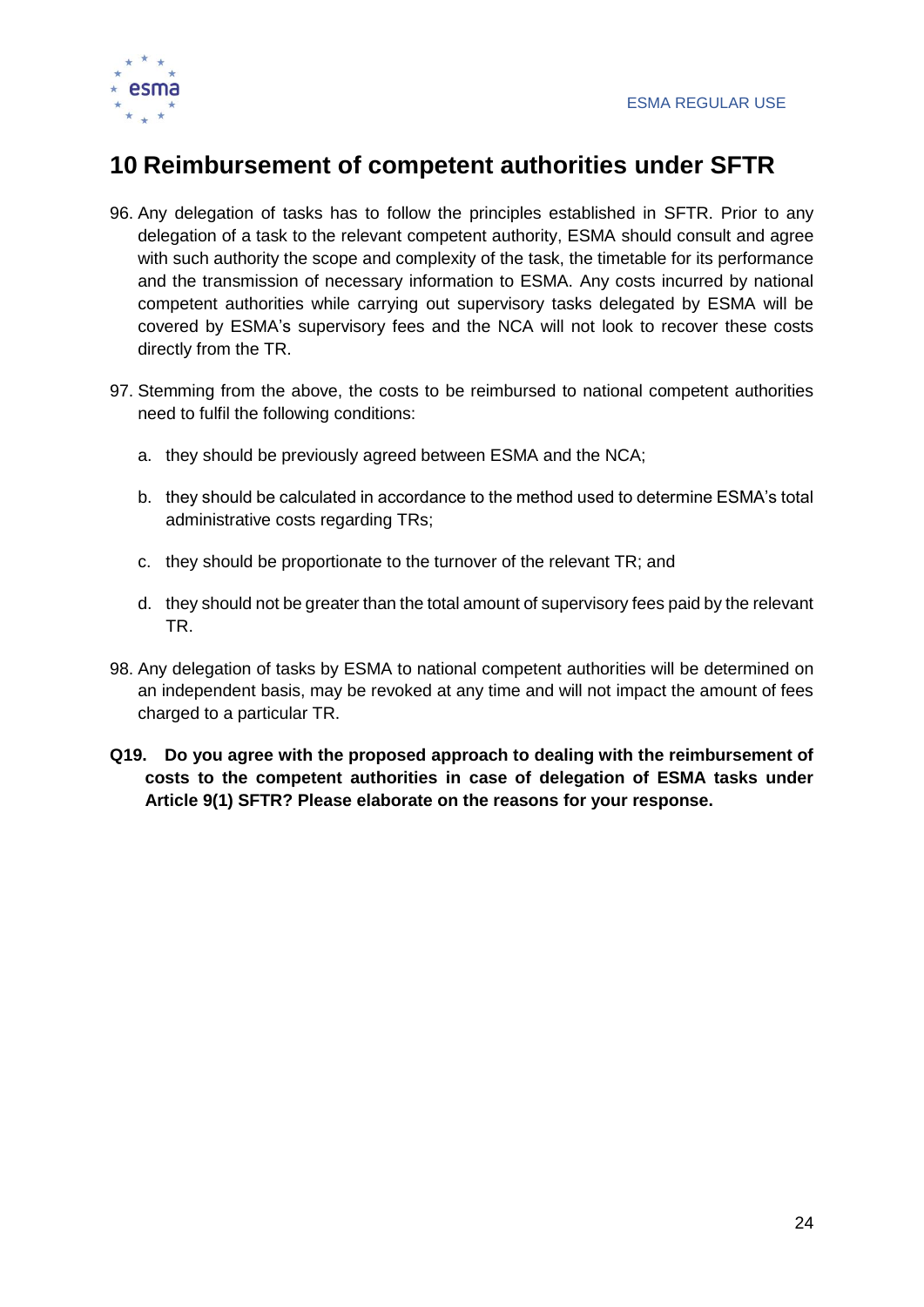

# <span id="page-24-0"></span>**11 Annexes**

### <span id="page-24-1"></span>**11.1Annex I - Summary of questions**

Q1. [Do you agree with the proposed harmonisation of approaches to dealing with surpluses](#page-10-2)  [and deficits for the purposes of fees calculation under EMIR and SFTR? Please elaborate on](#page-10-2)  [the reasons for your response.](#page-10-2)

Q2. [Do you agree with the proposed approach to classify TRs? If not, what other aspects](#page-12-2)  [should be taken into account? Please elaborate.](#page-12-2)

Q3. [Do you agree with the proposed criterion to classify TRs? If not, what other aspects](#page-12-3)  [should be taken into account? Please elaborate.](#page-12-3)

Q4. [Do you agree with the proposed types and amounts of registration fees? Please](#page-13-2)  [elaborate.](#page-13-2)

Q5. [Do you agree with the proposed type and amount of fees for extension of registration](#page-13-3)  [under SFTR? Please elaborate.](#page-13-3)

Q6. [Do you agree with this proposal? Please elaborate on the reasons for your response.](#page-14-2)

Q7. [Do you agree with maintaining under SFTR the same approach as under EMIR for](#page-15-1)  [allocation of supervisory fees as proportion of the TR's specific turnover to the total turnover](#page-15-1)  [of all registered TRs? Please elaborate on the reasons for your response.](#page-15-1)

Q8. [Do you agree with the proposed methodology to calculate the annual turnover of TRs](#page-17-0)  [under SFTR based only on the core revenues from SFT reporting? Please elaborate on the](#page-17-0)  [reasons for your response.](#page-17-0)

Q9. [Alternatively, do you consider that to calculate the annual turnover of TRs under SFTR](#page-17-1)  [all revenues related to SFT reporting, i.e. core and ancillary services related to SFTs, should](#page-17-1)  [be taken into account? Please elaborate on the reasons for your response.](#page-17-1)

Q10. [Do you agree to amend and simplify the methodology to calculate the annual turnover](#page-17-2)  [of TRs under EMIR? Please elaborate on the reasons for your response.](#page-17-2)

Q11. [Do you agree with the proposed minimum supervisory fee? Please elaborate on the](#page-18-2)  [reasons for your response.](#page-18-2)

Q12. [Which alternative for supervisory fees do you prefer? Please elaborate on the reasons](#page-20-1)  [for your response.](#page-20-1)

Q13. [Do you agree with the proposed types and amounts of recognition fees? Please](#page-20-2)  [elaborate on the reasons for your response.](#page-20-2)

Q14. [Do you agree with the proposal related to the payment of fees related to registration,](#page-21-3)  [extension of registration and recognition? Please elaborate on the reasons for your response.](#page-21-3)

Q15. [Do you agree with the proposal related to reimbursement of fees? Please elaborate on](#page-21-4)  [the reasons for your response.](#page-21-4)

Q16. [Do you agree with the proposed frequency of payments of the annual supervisory fees](#page-22-2)  [for the purposes of SFTR? Please elaborate on the reasons for your response.](#page-22-2)

Q17. [Do you agree with the harmonising the frequency of payments of the annual supervisory](#page-22-3)  fees [under EMIR with SFTR? Please elaborate on the reasons for your response.](#page-22-3)

Q18. [Do you agree with the suggested approach on annual recognition fees? Please](#page-22-4)  [elaborate on the reasons for your response.](#page-22-4)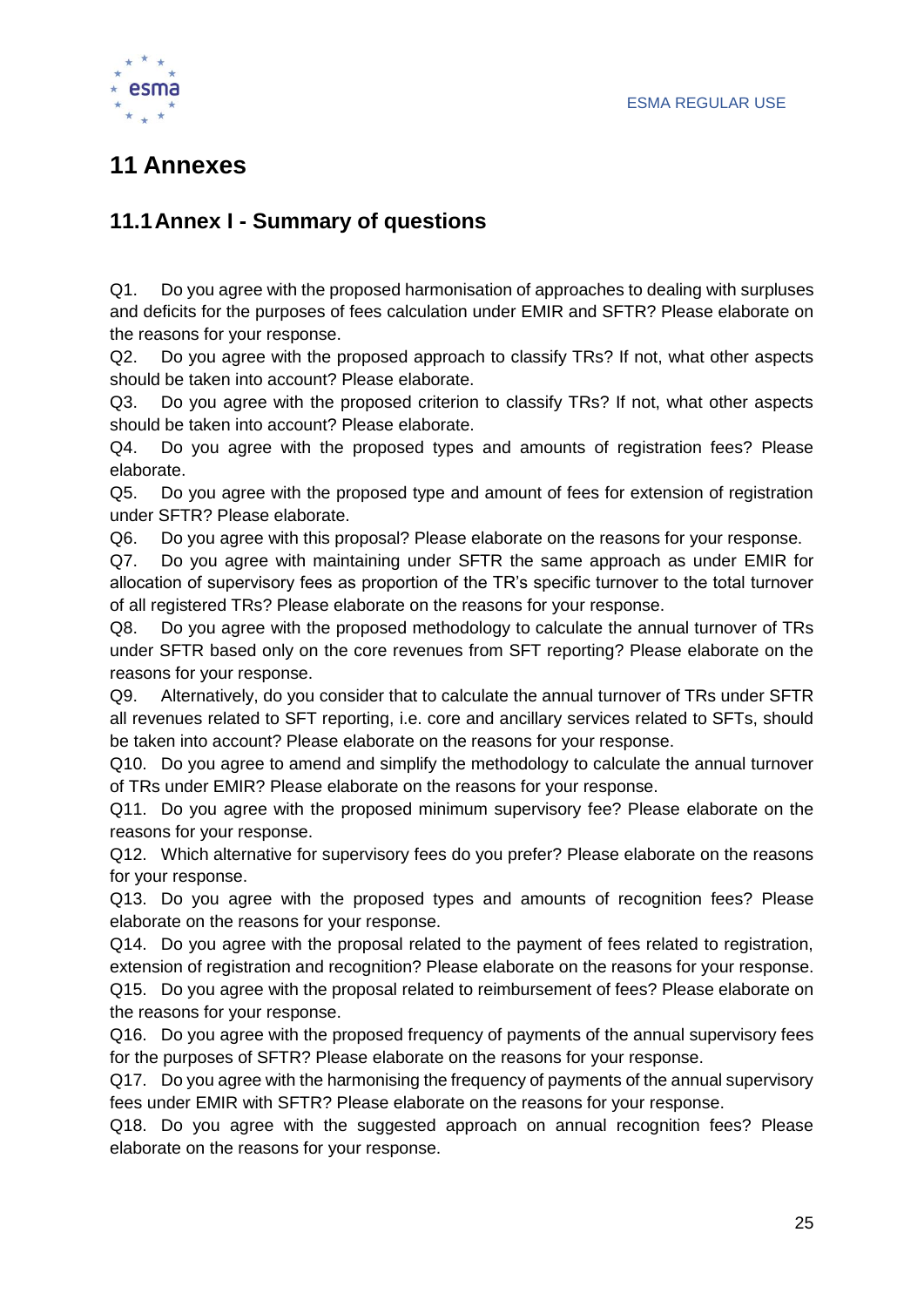

Q19. [Do you agree with the proposed approach to dealing with the reimbursement of costs](#page-23-1)  [to the competent authorities in case of delegation of ESMA tasks under Article 9\(1\) SFTR?](#page-23-1)  [Please elaborate on the reasons for your response.](#page-23-1)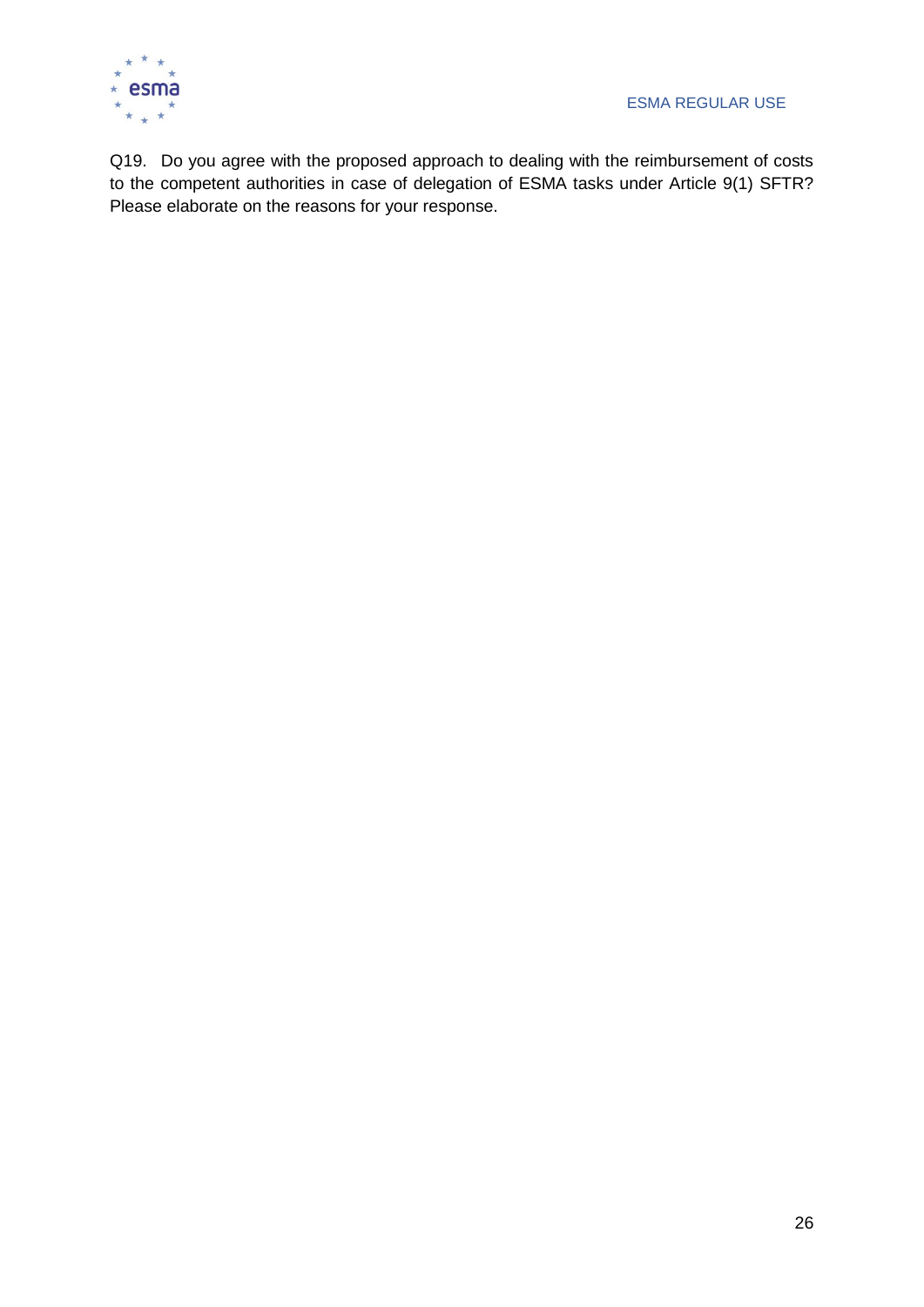

### <span id="page-26-0"></span>**11.2Annex II – EC request to ESMA for technical advice**

#### REQUEST TO ESMA FOR TECHNICAL ADVICE ON POSSIBLE DELEGATED ACTS CONCERNING THE SUPERVISORY FEES TO BE CHARGED TO TRADE REPOSITORIES

With this mandate the Commission seeks ESMA's technical advice on possible delegated acts concerning the Regulation on transparency of security financing transactions and of reuse ('SFTR')<sup>8</sup> or the "**legislative act**"). These delegated acts should be adopted in accordance with Article 290 of the Treaty on the Functioning of the European Union (TFEU).

The Commission reserves the right to revise and/or supplement this formal mandate. The technical advice received on the basis of this mandate should not prejudge the Commission's final decision.

The mandate follows the Regulation of the European Parliament and the Council establishing a European Securities and Markets Authority (the "**ESMA Regulation**"),<sup>9</sup> the Communication from the Commission to the European Parliament and the Council - Implementation of Article 290 of the Treaty on the Functioning of the European Union (the "290 Communication"), <sup>10</sup> and the Framework Agreement on Relations between the European Parliament and the European Commission (the "**Framework Agreement**").<sup>11</sup>

According to Article 11(2) of the legislative act and with regard to the supervisory fees to be charged to trade repositories, the Commission shall adopt a delegated act to specify further the type of fees, the matters for which fees are due, the amount of the fees and the manner in which they are to be paid.

\*\*\* The European Parliament and the Council shall be duly informed about this mandate.

In accordance with the Declaration 39 on Article 290 TFEU, annexed to the Final Act of the Intergovernmental Conference which adopted the Treaty of Lisbon, signed on 13 December 2007, and in accordance with the established practice within the European Securities Committee, <sup>12</sup> the Commission will continue, as appropriate, to consult experts appointed by the Member States in the preparation of possible delegated acts in the financial services area.

In accordance with point 15 of the Framework Agreement, the Commission will provide full information and documentation on its meetings with experts appointed by the Member States within the framework of its work on the preparation and implementation of Union legislation, including soft law and delegated acts. Upon request by the Parliament, the Commission may also invite Parliament's experts to attend those meetings.

The powers of the Commission to adopt delegated acts are subject to Article 82 of the legislative act. As soon as the Commission adopts a possible delegated act, the Commission will notify it simultaneously to the European Parliament and the Council.

#### **1. Context**

#### **1.1 Scope**

-

The objective of the Regulation on transparency of securities financing transactions and of reuse (SFTR) is to enhance the transparency of securities financing markets and thus of the financial system. The SFTR creates a Union framework under which details of securities financing

<sup>8</sup> <http://eur-lex.europa.eu/legal-content/EN/TXT/PDF/?uri=CELEX:32015R2365&from=DE>

<sup>&</sup>lt;sup>9</sup> Regulation (EU) No 1095/2010 of the European Parliament and of the Council of 24 November 2010 establishing a European Supervisory Authority (European Securities and Markets Authority), OJ L 331, 15.12.2010, p. 84

<sup>10</sup> Communication of 9.12.2009. COM (2009) 673 final.

<sup>11</sup> OJ L 304, 20.11.2010, p. 47.

<sup>&</sup>lt;sup>12</sup> Commission's Decision of 6.6.2001 establishing the European Securities Committee, OJ L 191, 17.7.2001, p.45.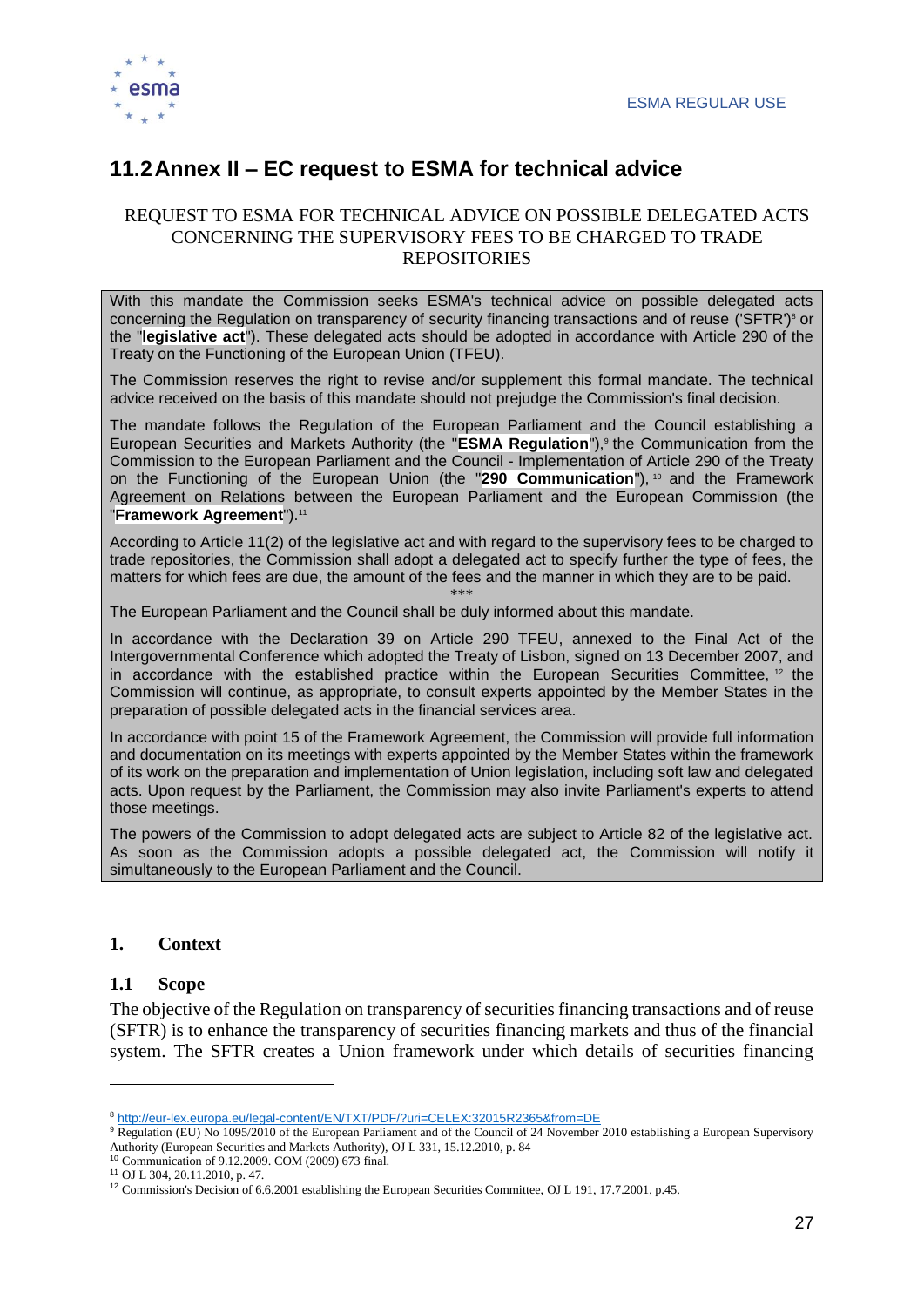transactions (SFTs) can be efficiently reported to trade repositories (TRs). The SFTR legal framework should, to the extent possible, be the same as that of Regulation No 648/2012 of 4 July 2012 on OTC derivatives, central counterparties and trade repositories ('EMIR') in respect of the reporting of derivative contracts to trade repositories registered for that purpose.

SFTR, like EMIR, grants ESMA direct registration and supervisory powers over trade repositories. In accordance with Article 11(1) of SFTR, ESMA shall charge fees to trade repositories and those fees shall fully cover ESMA's necessary expenditure relating to the registration, recognition and supervision of trade repositories.

The Commission shall adopt a Regulation on fees, to be adopted in the form of a delegated act, to specify further the type of fees, the matters for which fees are due, the amount of the fees and the manner in which they are to be paid.

This mandate focuses on the technical aspects of the Regulation on fees. In providing its advice, ESMA should build upon its previous experience in advising on supervisory fees for TRs registered under EMIR and from the experience of relevant national authorities in setting supervisory fees for financial institutions.

#### **1.2 Principles that ESMA should take into account**

On the working approach, ESMA is invited to take account of the following principles:

- It should respect the requirements of the ESMA Regulation, and, to the extent that ESMA takes over the tasks of CESR in accordance with Art 8(1)(l) of the ESMA Regulation, take account of the principles set out in the Lamfalussy Report<sup>13</sup> and those mentioned in the Stockholm Resolution of 23 March 2001<sup>14</sup>.
- The principle of proportionality: the technical advice should not go beyond what is necessary to achieve the objective of the delegated acts set out in the legislative act. It should be simple and avoid suggesting excessive financial, administrative or procedural burdens for trade repositories.
- While preparing its advice, ESMA should seek coherence within the regulatory framework of the Union, in particular with the EMIR framework.
- In accordance with the ESMA Regulation, ESMA should not feel confined in its reflection to elements that it considers should be addressed by the delegated acts but, if it finds it appropriate, it may indicate guidelines and recommendations that it believes should accompany the delegated acts to better ensure their effectiveness.
- ESMA will determine its own working methods depending on the content of the provisions being dealt with. Nevertheless, horizontal questions should be dealt with in

<sup>&</sup>lt;sup>13</sup>Final Report of the Committee of Wise Men on the Regulation of European Securities Markets, chaired by M. Lamfalussy, Brussels, 15 February 2001.

<sup>(</sup>[http://ec.europa.eu/internal market/securities/docs/lamfalussy/wisemen/final-report-wise-men en.pdf](http://ec.europa.eu/internal_market/securities/docs/lamfalussy/wisemen/final-report-wise-men_en.pdf) )

<sup>&</sup>lt;sup>14</sup>Results of the Council of Economics and Finance Ministers, 22 March 2001, Stockholm Securities legislation, (http://europa.eu/rapid/pressReleasesAction.do?reference=MEMO/01/105&format=HTML&aged=0&language= EN&guiLanguage=en ).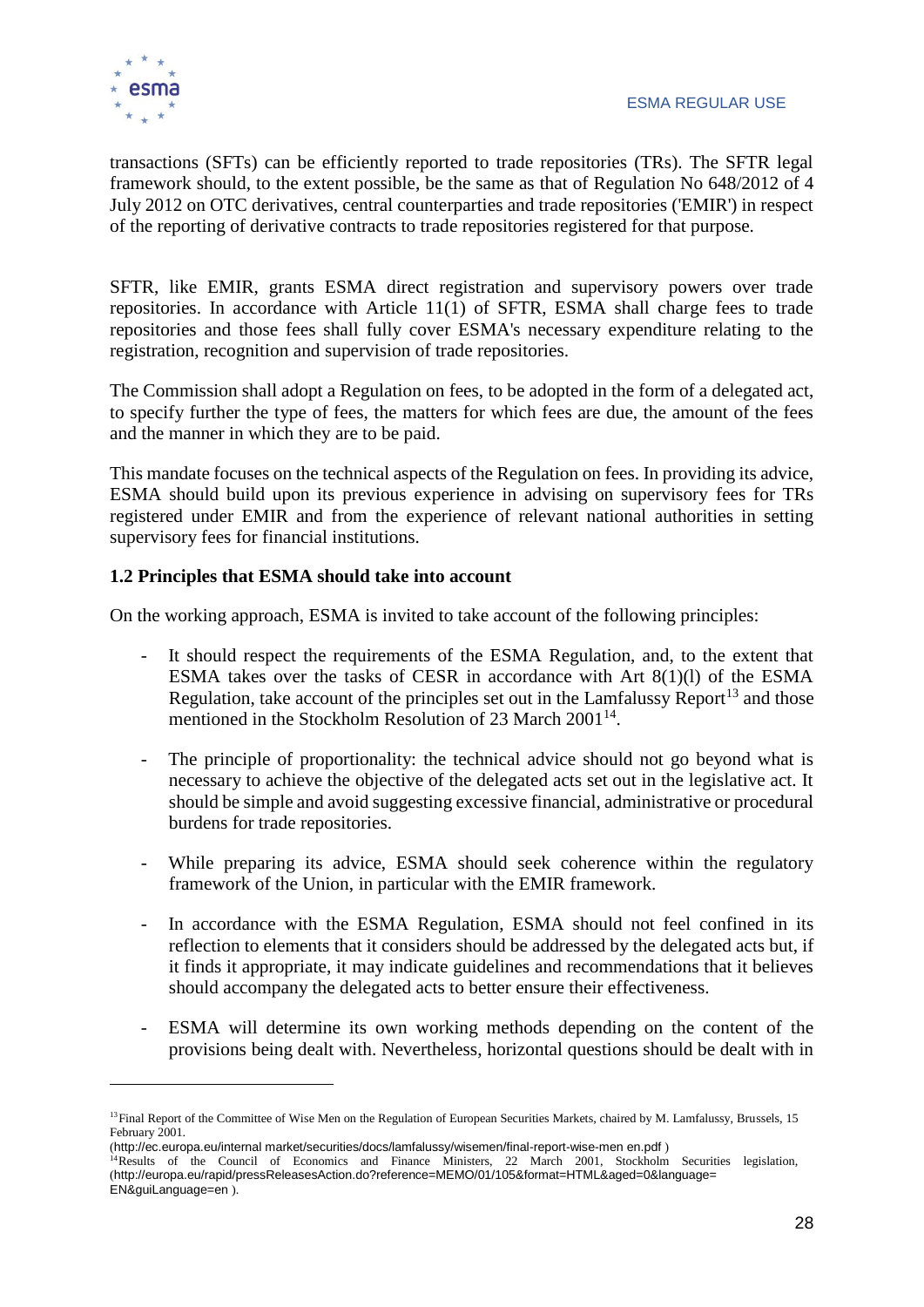

such a way as to ensure coherence between different standards of work being carried out by the various expert groups.

- In accordance with the ESMA Regulation, ESMA is invited to widely consult market participants in an open and transparent manner. ESMA should provide advice which takes account of different opinions expressed by the market participants during their consultation. ESMA should provide a detailed feedback statement on the consultation, specifying when consultations took place, how many responses were received and from whom, as well as the main arguments for and against the issues raised. This should be annexed to its technical advice. The technical advice should justify ESMA's choices vis-à-vis the main arguments raised during the consultation.
- ESMA is invited to justify its advice by providing a quantitative and qualitative costbenefit analysis of all the options considered and proposed.
- The technical advice carried out should contain sufficient and detailed explanations for the assessment done, and be presented in an easily understandable language respecting current legal terminology at European level.
- ESMA should provide comprehensive technical analysis on the subject matters described below covered by the delegated powers included in the relevant provision of the legislative act, in the corresponding recitals as well as in the relevant Commission's request included in this mandate.
- The technical advice given by ESMA to the Commission should not take the form of a legal text. However, ESMA should provide the Commission with an "articulated" text which means a clear and structured text, accompanied by sufficient and detailed explanations for the advice given, and which is presented in an easily understandable language respecting current terminology in the Union.
- ESMA should address to the Commission any question they might have concerning the clarification on the text of the legislative act, which they should consider of relevance to the preparation of its technical advice.

#### **2 Procedure**

The Commission is requesting the technical advice of ESMA in view of the preparation of the possible delegated acts to be adopted pursuant to the legislative act and in particular regarding the questions referred to in section 3 of this formal mandate.

The mandate takes into account the ESMA Regulation, the 290 Communication and the Framework Agreement.

The Commission reserves the right to revise and/or supplement this mandate. The technical advice received on the basis of this mandate will not prejudge the Commission's final decision.

In accordance with established practice, the Commission may continue to consult experts appointed by the Member States in the preparation of the delegated acts relating to the legislative act.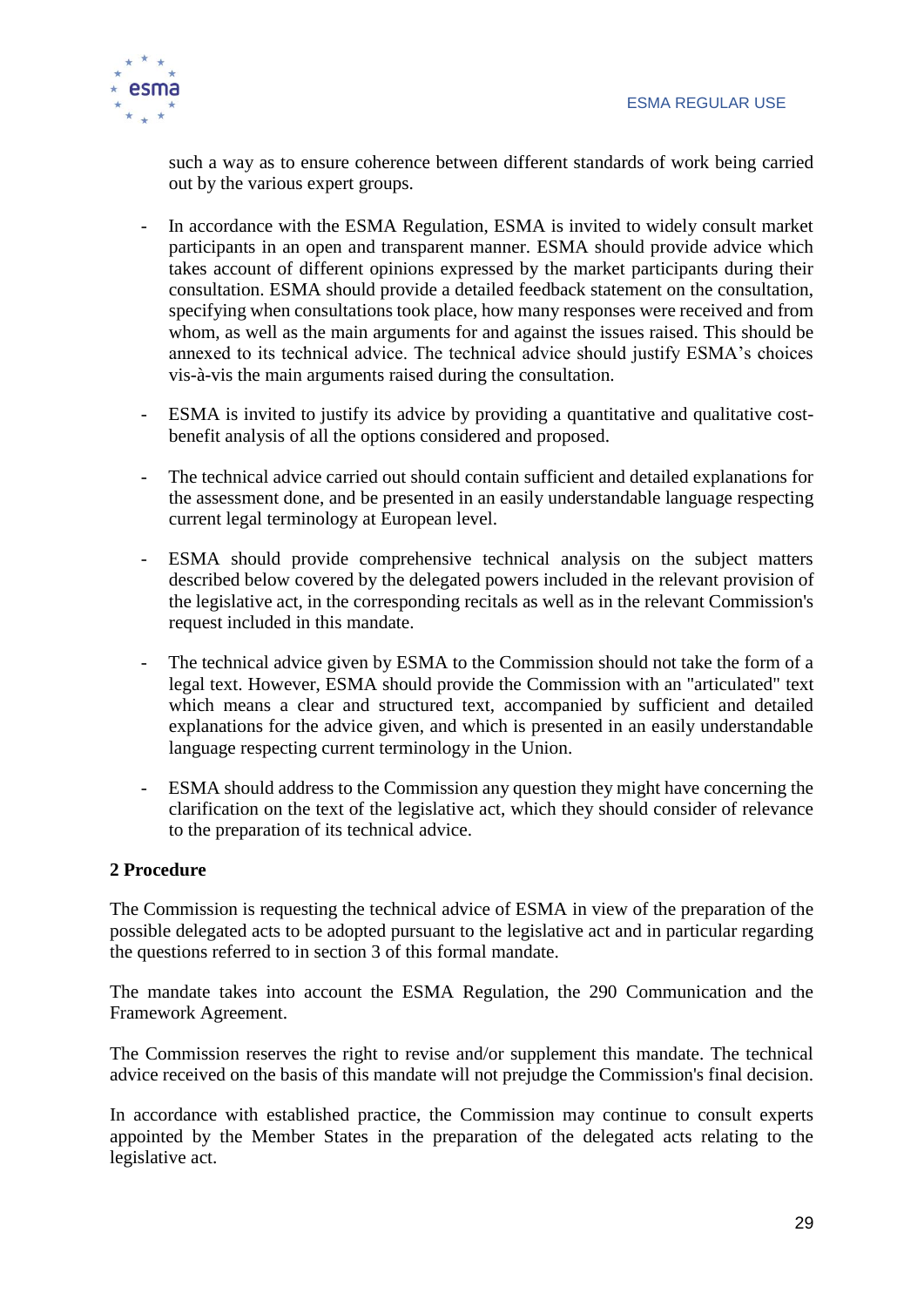

The Commission has duly informed the European Parliament and the Council about this mandate. As soon as the Commission adopts possible delegated acts, it will notify them simultaneously to the European Parliament and the Council.

#### **3 ESMA is invited to provide technical advice on the following issues**

ESMA is invited to provide technical advice to assist the Commission in formulating a delegated act on fees for trade repositories, and more specifically on the following aspects:

- In order to ensure a fair treatment of trade repositories within the Union framework, ESMA should base its work, to the fullest possible extent, on Commission Delegated Regulation (EU) No 1003/2013 of 12 July 2013 supplementing Regulation (EU) No 648/2012 of the European Parliament and of the Council with regard to fees charged by the European Securities and Markets Authority to trade repositories ('EMIR Delegated Regulation on trade repositories' fees')<sup>15</sup>. In particular, ESMA should duly justify and substantiate any potential need to depart in its technical advice from the principles contained in 'EMIR Delegated Regulation on trade repositories' fees.

- ESMA is invited to reflect on the type of fees that could be levied. Fees could be provided for specific supervisory actions (e.g. registration fees) or a general flat fee (for example annual) could be levied which would cover all supervisory activity for a year. A mixed system (fees for individual supervisory actions complemented by a general flat fee to cover the remaining expenditure) could also be considered.

- In case ESMA suggests fees for specific supervisory actions, ESMA should draw up a list of supervisory actions with the corresponding amounts of fees taking into account any applicable fees on trade repositories already registered under EMIR where such repositories extend their services under SFTR. ESMA is also invited to advise on whether exceptional circumstances need to be foreseen in the fees structures to take into account potential exceptional/nonroutine supervisory activities.

- In case ESMA suggests annual flat fees, ESMA should indicate how the flat fee should be calculated, i.e. how its expenditure necessary for the registration, recognition and supervision of trade repositories should be distributed to the individual supervised trade repositories. ESMA should take into account any applicable fees on trade repositories already registered under EMIR where such repositories extend their services under SFTR. ESMA is invited to advise on whether fees should be yearly adjustable or fixed.

- According to Article 11(1) of SFTR, the amount of fees charged to a trade repository shall fully cover all necessary expenditure incurred by ESMA for its registration, recognition and supervision activities under SFTR. ESMA is invited to detail its assessment of the necessary expenditure it will incur for the registration, recognition and supervision of trade repositories, and provide information on its estimates and methods of calculation. ESMA should build upon its existing experience of registering and supervising trade repositories under EMIR to inform its analysis. ESMA should also advise on how the surpluses/deficits in ESMA's supervision budget for trade repositories should be managed.

-

<sup>15</sup> OJ L 279, 19.10.2013, p. 4.